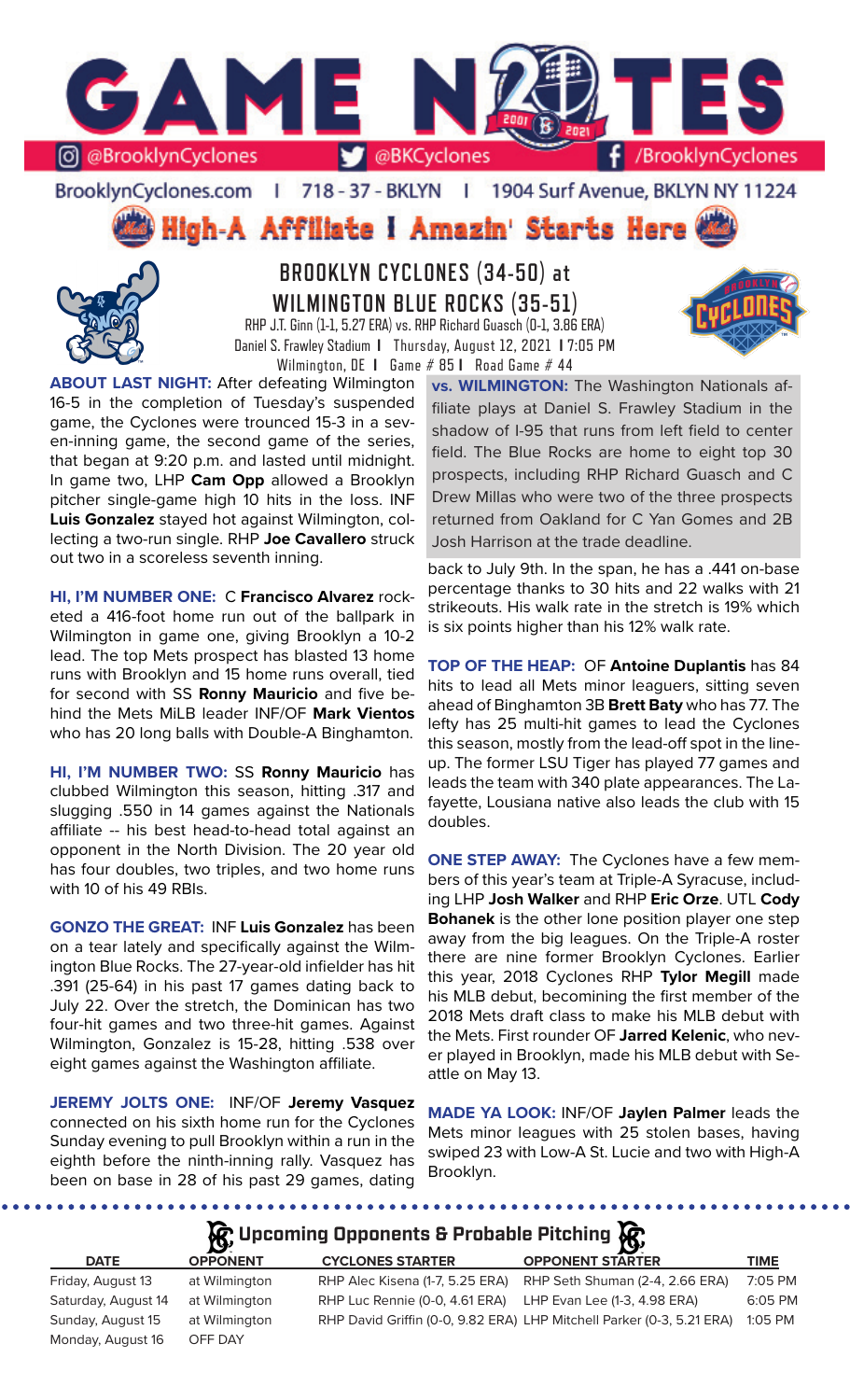

**LAST TIME OUT:** Ginn had the roughest start of his career, allowing a career-high five runs on a career-high six hits in just three innings against the Yankees affiliate from Hudson Valley.

**BIG TIME:** Ginn ranks as the No. 5 prospect -- and the No. 2 pitching prospect -- in the New York Mets system according to *MLB Pipeline* after being drafted in the second round of the 2020 MLB Draft out of Mississippi State. Ginn signed for \$2.9 million as a draft-elligible sophomore.

**LOW-A LIFE:** The Mississippian made eight starts with the St. Lucie Mets, striking out 35 hitters in 38 2/3 innings with a 2.56 ERA. In his final two starts, Ginn went six innings in each outing, collecting a quality start in each. In his penultimate start, against the Fort Myers Miracle, Ginn struck out 10 batters.

**BULLDOG HISTORY:** During his time at Mississippi State, Ginn was the second Bulldog to be named National Freshman of the Year by Baseball America in 2019. The other Bulldog was Rafael Palmeiro in 1983.

**STORIED UPBRINGING:** Ginn was named Gatorade Mississippi Player of the Year in high school along with USA Today All-USA Baseball PLayer of the Year, first-team All-America honors from Collegiate Baseball Newspaper and Perfect Game among other accolades.

**INJURY HISTORY:** Ginn made one start with Mississippi State on February 14, 2020 before needing Tommy John surgery on March 4. Despite the injury setback, Ginn was drafted in the second round by the Mets.

**TRY AGAIN:** Ginn turned down a chance to pitch in the Dodgers system coming out of Brandon High School. Los Angeles drafted Ginn as the 30th overall pick (first round) in 2018 but the righty did not sign.

|             |                                                                                      |            |     |                      |          | 2021 GAME-BY-GAME        |                |                |             |            |  |
|-------------|--------------------------------------------------------------------------------------|------------|-----|----------------------|----------|--------------------------|----------------|----------------|-------------|------------|--|
|             |                                                                                      |            |     |                      |          | High-A Brooklyn Cyclones |                |                |             |            |  |
| <b>DATE</b> | <b>OPP</b>                                                                           | <b>DEC</b> | IP  | н                    | R        | ER                       | BB             | ĸ              | HR          | <b>AVG</b> |  |
| 8/6         | <b>HV</b>                                                                            |            | 3.0 | 6                    | 5        | 5                        | 1              | 5              | $\Omega$    | .273       |  |
| 7/30        | $@$ JS                                                                               | L          | 5.0 | 4                    | 3        | 2                        | 0              | 5              | 0           | .225       |  |
| 7/23        | <b>WIL</b>                                                                           | W          | 5.2 | 5                    | 1        | 1                        | $\Omega$       | 6              | 0           | .238       |  |
|             |                                                                                      |            |     | Low-A St. Lucie Mets |          |                          |                |                |             |            |  |
| <b>DATE</b> | <b>OPP</b><br><b>DEC</b><br>IP<br><b>AVG</b><br>R<br>ER<br>BB<br><b>HR</b><br>н<br>κ |            |     |                      |          |                          |                |                |             |            |  |
| 7/17        | @ PMB                                                                                |            | 6.0 | 3                    | 3        | $\overline{2}$           | $\overline{2}$ | $\overline{4}$ | $\Omega$    | .195       |  |
| 7/10        | <b>FTM</b>                                                                           | W          | 6.0 | 4                    | 0        | 0                        | 1              | 10             | O           | .204       |  |
| 7/3         | @ CLR                                                                                | L          | 5.2 | 4                    | 2        | 2                        | 1              | 4              | 1           | .207       |  |
| 6/26        | <b>DUN</b>                                                                           |            | 5.0 | 4                    | 3        | 3                        | $\overline{2}$ | 5              | 1           | .208       |  |
| 6/20        | @ JUP                                                                                | W          | 5.0 | 4                    | 3        | 3                        | 1              | 4              | O           | .204       |  |
| 6/15        | @ JUP                                                                                |            | 4.0 | 1                    | $\Omega$ | $\Omega$                 | O              | 5              | 0           | 194        |  |
| 6/9         | <b>PMB</b>                                                                           |            | 4.0 | 4                    | 1        | 1                        | 1              | $\overline{2}$ | 1           | .261       |  |
| 6/3         | @FTM                                                                                 |            | 3.0 | $\overline{2}$       | 0        | O                        | $\overline{2}$ | 1              | O           | .250       |  |
|             | K%                                                                                   |            |     |                      | BB%      |                          |                |                | <b>HR/9</b> |            |  |
|             | 27.1%                                                                                |            |     |                      | 1.7%     |                          |                |                | 0.00        |            |  |
|             | <b>BABIP</b>                                                                         |            |     |                      | GB%      |                          |                |                | <b>FIP</b>  |            |  |
|             | .375                                                                                 |            |     |                      | 57.9%    |                          |                |                | 2.06        |            |  |

### **GINN'S SEASON AND CAREER HIGHS**

| 2021 Season                |                              | Career                     |
|----------------------------|------------------------------|----------------------------|
| 10 (7/10 vs. Ft. Myers)    | <b>Strikeouts</b>            | 10 (7/10/21 vs. Ft. Myers) |
| 1 (7/10 vs. Ft. Myers)     | <b>Double Digit K Games</b>  | 1 (7/10/21 vs. Ft. Myers)  |
| 6 (8/6 vs. Hudson Valley)  | <b>High Hits, Game</b>       | 6 (8/6 vs. Hudson Valley)  |
| 1 (3x, 7/3 at Clearwater)  | High HR, Game                | 1(3x, 7/3 at Clearwater)   |
| 5 (8/6 vs. Hudson Valley)  | <b>High Runs, Game</b>       | 5 (8/6 vs. Hudson Valley)  |
| 2 (3x, 7/17 at Palm Beach) | <b>High Walks, Game</b>      | 2 (3x, 7/17 at Palm Beach) |
| 6 (2x, 7/17 at Palm Beach) | <b>Innings Pitched, Game</b> | 6 (2x, 7/17 at Palm Beach) |
| None                       | <b>Complete Games</b>        | None                       |
| None                       | <b>Shutouts</b>              | None                       |

|             |    | <b>CATCHER ERA</b> |            |            |
|-------------|----|--------------------|------------|------------|
| <b>NAME</b> | G  | ER                 | <b>INN</b> | <b>ERA</b> |
| Alvarez     | 31 | 140                | 233        | 5.41       |
| Gaddis      | 5  | 12                 | 43         | 2.51       |
| Mena        | 17 | 65                 | 131        | 4.47       |
| Senger      | 9  | 44                 | 81         | 4.89       |
| Uriarte     | 21 | 82                 | 159.1      | 4.63       |

|                 |    |   | CYCLONES STARTING PITCHER BREAKDOWN                   |     |         |
|-----------------|----|---|-------------------------------------------------------|-----|---------|
| <b>STARTER</b>  |    |   | <b>GS Quality StartsRun SupportRS/Start BC Record</b> |     |         |
| Butto, Jose     | 10 |   | 41                                                    | 4.1 | $4-6$   |
| Ginn, J.T.      | 3  | 0 | 14                                                    | 4.7 | $2 - 1$ |
| Grey, Connor    | 4  |   | 21                                                    | 5.2 | $3-1$   |
| Griffin, David  |    |   | 8                                                     | 8.0 | $O-1$   |
| Kisena, Alec    | 14 | Ω | 65                                                    | 4.6 | $5-9$   |
| Lasko, Justin   | 11 | 6 | 44                                                    | 4.0 | $4 - 7$ |
| Opp, Cam        | 12 |   | 35                                                    | 2.9 | $3-9$   |
| Parsons, Hunter | 1  |   | 5                                                     | 5.0 | $1 - 0$ |
| Rennie, Luc     | 3  | O | 13                                                    | 4.3 | $2 - 1$ |
| Rojas, Oscar    | 4  | Ω | 21                                                    | 5.3 | $1 - 3$ |
| Vilera, Jaison  | 15 | U | 80                                                    | 5.3 | $5-10$  |
| Walker, Josh    | 4  |   | 27                                                    | 6.8 | $3-1$   |

|                  |     |     |  |  |  |                       | BROOKLYN CYCLONES PITCHING BREAKDOWN                        |                                              |     |      |  |  |  |                |
|------------------|-----|-----|--|--|--|-----------------------|-------------------------------------------------------------|----------------------------------------------|-----|------|--|--|--|----------------|
|                  | W-L | ERA |  |  |  | IP H R ER BB K HR AVG |                                                             | W-L                                          | ERA | IPHR |  |  |  | ER BB K HR AVG |
| <b>STARTERS</b>  |     |     |  |  |  |                       | 14-35  5.14  383.1  386  245  219  129  397  56  .259  HOME | 20-21 3.79 363.0 304 176 153 150 393 26 .227 |     |      |  |  |  |                |
| <b>RELIEVERS</b> |     |     |  |  |  |                       | 20-15 3.87 323.2 269 171 139 177 362 20 .225 ROAD           | 14-29 5.36 344.0 351 240 205 156 366 50 .260 |     |      |  |  |  |                |
| <b>TOTAL</b>     |     |     |  |  |  |                       | 34-50 4.49 707.0 655 416 353 306 759 76 .243 TOTAL          | 34-50 4.49 707.0 655 416 353 306 759 76 .243 |     |      |  |  |  |                |

### **BULLPEN NOTES**

-RHP Brian Metoyer leads the team with a 2.53 FIP, a 0.88 WHIP, a 36% strikeout rate, and a .209 BABIP.

-RHP Willy Taveras ranks second on the team with a 34.5% strikeout rate.

-RHP Bryce Montes de Oca has the third-highest K% on the squad 28.7%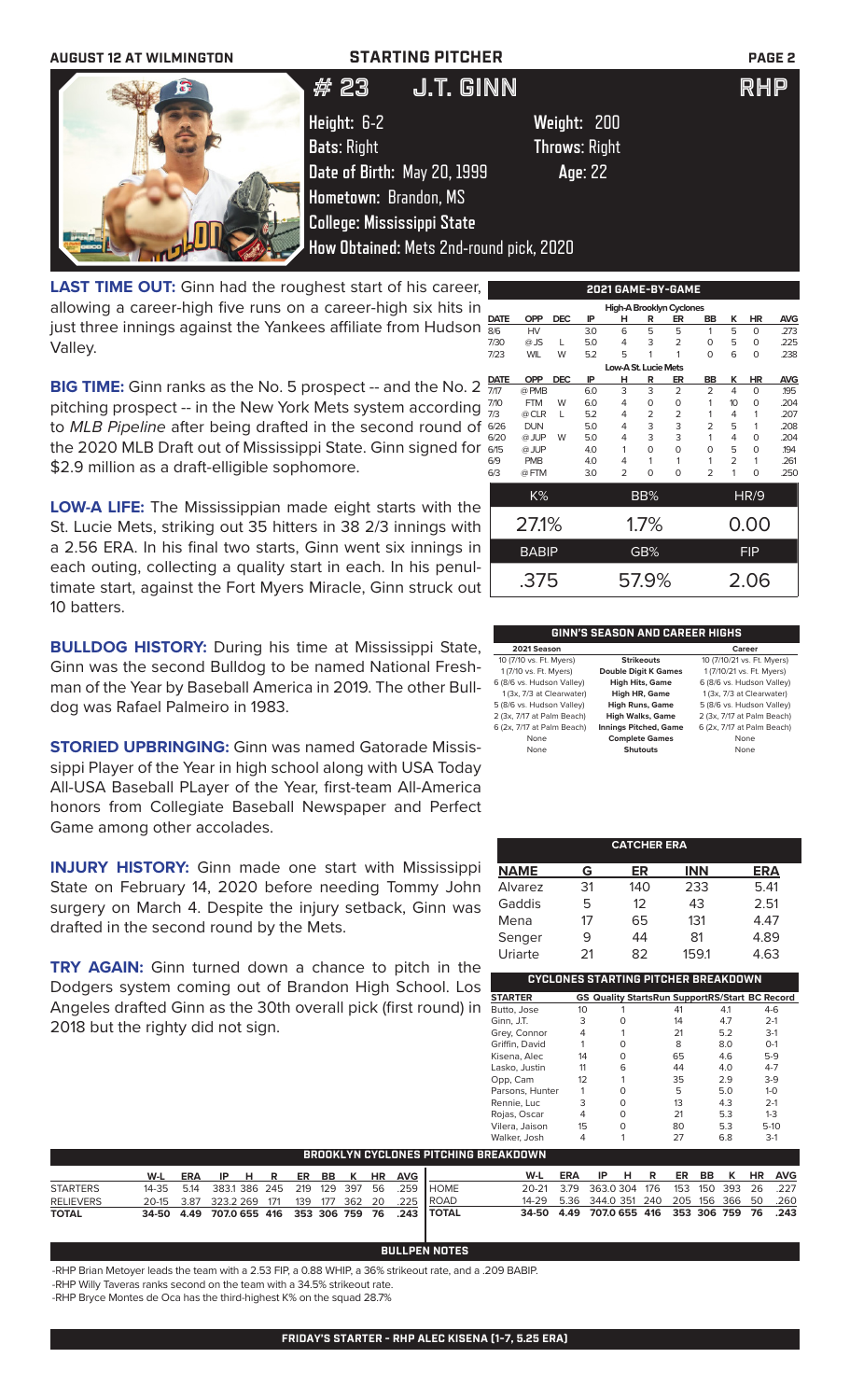| <b>AUGUST 12 AT WILMINGTON</b>                                                                 |                                                                                                                                                                           | <b>BATTING PAGES</b>                                                                                                                                                                                                                                                                                                                                                                                                                                                                                                                          | <b>PAGE 3</b>                                                                                                                                                                                                       |
|------------------------------------------------------------------------------------------------|---------------------------------------------------------------------------------------------------------------------------------------------------------------------------|-----------------------------------------------------------------------------------------------------------------------------------------------------------------------------------------------------------------------------------------------------------------------------------------------------------------------------------------------------------------------------------------------------------------------------------------------------------------------------------------------------------------------------------------------|---------------------------------------------------------------------------------------------------------------------------------------------------------------------------------------------------------------------|
|                                                                                                |                                                                                                                                                                           |                                                                                                                                                                                                                                                                                                                                                                                                                                                                                                                                               |                                                                                                                                                                                                                     |
| #30 FRANCISCO ALVAREZ - C<br>Last Game: DNP<br>RISP: 16-56 (.286)<br><b>Streak:</b> 1 G (3-4)  | Home: 17-98 (.173)<br><b>Road: 29-91 (.319)</b><br>vs. WIL: 15-46 (.326)                                                                                                  | Last HR: 8/7 vs. Hudson Valley<br>Multi-Hit Games: 11 (8/10 at Wilmington)<br>Multi-RBI Games: 11 (8/10 at Wilmington)                                                                                                                                                                                                                                                                                                                                                                                                                        | .243, 13 HR, 41 RBI, .369 wOBA, wRC+ 128<br>Season High, Hits: 3 (3x, 8/10 at WIL)<br>Season High, Runs: 3 (3x, 7/6 at HV)<br>Season High, RBI: 4 (2x, 8/10 at WIL)<br><b>Season High, SB:</b> 1 (2x, 7/22 vs. WIL) |
|                                                                                                | No. 38 prospect in the game according to MLB Pipeline<br>• Non-roster invitee to Mets Spring TrainingSigned with NYM as NDFA on July 2, 2018                              | · Enters his fourth year in the Mets organizationCalled up from Low-A St. Lucie on Monday, May 2419 years old, turning 20 on November 19<br>• Ranks as the No. 1 prospect in the Mets system according to both MLB Pipeline and Baseball AmericaRanked as No. 4 catching prospect in baseball and the<br>• Hit .417 (20-48) with five doubles, two home runs, and 12 RBIs in 15 games with St. LucieStruck out seven times and walked 15went 2-for-4 in stolen bases                                                                          |                                                                                                                                                                                                                     |
| ZACH ASHFORD - OF<br>#9                                                                        |                                                                                                                                                                           |                                                                                                                                                                                                                                                                                                                                                                                                                                                                                                                                               | .248, 1 HR, 15 RBI, .293 wOBA, wRC+ 79                                                                                                                                                                              |
| Last Game: 1-2, R<br><b>RISP:</b> 15-43 (.349)<br><b>Streak: 4 G (6-13)</b>                    | Home: 20-81 (.247)<br><b>Road: 16-64 (.250)</b><br>vs. WIL: 7-21 (.333)                                                                                                   | Last HR: 5/23 vs. Hudson Valley<br>Multi-Hit Games: 7 (8/8 vs. Hudson Valley)<br>Multi-RBI Games: 3 (7/24 vs. Wilmington)                                                                                                                                                                                                                                                                                                                                                                                                                     | Season High, Hits: 2 (7x, 8/8 vs. HV)<br>Season High, Runs: 2 (6/6 at JS)<br><b>Season High, RBI:</b> 2 (3x, 7/24 vs. WIL)<br>Season High, SB: 1 (3x, 7/7 at HV)                                                    |
|                                                                                                | • Drafted by the Mets out of Fresno State in the 6th round of the 2019 MLB Draft                                                                                          | Enters his third year in the Mets organizationCalled up from Low-A St. Lucie on Saturday, May 22 •<br>• Hit .340 (17-50) in 14 games with the St. Lucie Mets in 2021, collecting three doubles and six walks with a stolen base<br>Spent his first few games as a pro with Brooklyn in 2019, hitting .136 in 16 games before being sent to the GCL Mets (37 G, .295/2/23/.413)                                                                                                                                                                |                                                                                                                                                                                                                     |
| #8<br><b>ANTOINE DUPLANTIS - OF</b>                                                            |                                                                                                                                                                           |                                                                                                                                                                                                                                                                                                                                                                                                                                                                                                                                               | .271, 5 HR, 28 RBI, .322 wOBA, wRC+ 97                                                                                                                                                                              |
| Last Game: 1-4, RBI<br><b>RISP:</b> 18-62 (.290)<br><b>Streak:</b> 5 G (7-22)                  | Home: 32-139 (.230)<br><b>Road:</b> 52-167 (.311)<br>vs. WIL: 22-65 (.338)                                                                                                | Last HR: 7/22 vs. Wilmington<br>Multi-Hit Games: 23 (8/10 at Wilmington)<br>Multi-RBI Games: 5 (8/6 vs. Hudson Valley)                                                                                                                                                                                                                                                                                                                                                                                                                        | Season High, Hits: 4 (2x, 7/22 vs. WIL)<br>Season High, Runs: 4 (5/16 at Greenville)<br><b>Season High, RBI:</b> 3 (3x, 8/6 vs. HV)<br>Season High, SB: 1 (5x, 8/10 vs. HV)                                         |
| finished a season at LSU hitting lower than .316                                               | • Recorded eight outfield assists in 47 games to lead Brooklyn in 2019                                                                                                    | • Enters his third year in the Mets organization Spent his draft year with Brooklyn and scored the game-winning run against Lowell in the 2019 NYPL Championship<br>• Finished his LSU career with 359 hits, most in school history and second-most in SEC history behind fellow Mets MiLB outfielder Jake Mangum (383 hits)Never<br>• Mets 12th round pick, 2019Also drafted in the 19th round by Cleveland in 2018Brother Armond, holds the world record in the pole vault with a height of 6.18m.                                          |                                                                                                                                                                                                                     |
| #7<br><b>NIC GADDIS - C/3B</b>                                                                 |                                                                                                                                                                           |                                                                                                                                                                                                                                                                                                                                                                                                                                                                                                                                               | .190, 2 HR, 6 RBI, .360 w0BA, wRC+ 122                                                                                                                                                                              |
| Last Game: DNP<br><b>RISP:</b> $4-11$ (.364)<br><b>Streak:</b> 1 G (2-5)                       | <b>Home: 1-11</b><br><b>Road: 2-10</b><br>vs. WIL: 2-5                                                                                                                    | Last HR: 7/24 vs. Wilmington<br>Multi-Hit Games: 1 (8/10 at Wilmington)<br>Multi-RBI Games: 2 (8/10 at Wilmington)                                                                                                                                                                                                                                                                                                                                                                                                                            | Season High, Hits: 2 (8/10 at Wilmington)<br>Season High, Runs: 2 (8/10 at Wilmington)<br>Season High, RBI: 3 (8/10 at Wilmington)<br>Season High, SB:                                                              |
|                                                                                                | • Hit a combined .192 across 40 games in 2019 with Brooklyn and the GCL Mets                                                                                              | • Enters his third year in the Mets organizationReceived from Low-A St. Lucie on Saturday, July 17 when C Juan Uriarte was placed on the temp. inactive list<br>. Hit .250 (20-80) with a .421 OBP in 25 games with St. Lucie, hitting three home runs (a career-high) from his two in 2019.<br>• Returns to Coney Island where he was a member of the 2019 Cyclones for 15 games before being transferred to the GCL Mets.<br>• Drafted by the Mets in the 16th round of the 2019 MLB Draft out of Jacksonville StateHails from Trenton, GA. |                                                                                                                                                                                                                     |
| #10<br><b>LUIS GONZALEZ - INF</b>                                                              |                                                                                                                                                                           |                                                                                                                                                                                                                                                                                                                                                                                                                                                                                                                                               | .286, 4 HR, 13 RBI, .330 w0BA, wRC+ 103                                                                                                                                                                             |
| Last Game: 1-3, 2 RBI<br>RISP: 7-26 (.269)<br><b>Streak: 3 G (7-12)</b>                        | Home: 14-52 (.269)<br>Road: 18-60 (.300)<br>vs. WIL: 15-28 (.536)                                                                                                         | Last HR: 8/10 at Wilmington<br>Multi-Hit Games: 8 (8/10 at Wilmington)<br>Multi-RBI Games: 4 (8/11 at Wilmington)                                                                                                                                                                                                                                                                                                                                                                                                                             | Season High, Hits: 4 (2x, 8/10 at WIL)<br>Season High, Runs: 3 (3x 8/10 at WIL)<br>Season High, RBI: 2 (4x, 8/11 at WIL)<br>Season High, SB: 1 (7/22 vs. WIL)                                                       |
| • Signed with the Reds in September of 2012.                                                   | • Played three games with Low-A St. Lucie, going 3-12 with a double<br>• Career .253 hitter in 587 games and 2.151 at-bats with Cincinnati and New York farm systems.     | • Enters his first season in the Mets organization, signing a minor league deal with New York on May 30, 2021.<br>• Spent seven seasons in the Cincinnati farm system, reaching as high as Triple-A Louisville in 2019.                                                                                                                                                                                                                                                                                                                       |                                                                                                                                                                                                                     |
| #2<br><b>RONNY MAURICIO - INF</b>                                                              |                                                                                                                                                                           |                                                                                                                                                                                                                                                                                                                                                                                                                                                                                                                                               | .240, 15 HR, 49 RBI, .312 wOBA, wRC+ 91                                                                                                                                                                             |
| Last Game: 0-3<br><b>RISP:</b> 19-76 (.250)<br><b>Streak:</b>                                  | Home: 26-136 (.191)<br><b>Road:</b> 48-165 (.291)<br>vs. WIL: 19-60 (.317)                                                                                                | Last HR: 8/6 vs. Hudson Valley<br>Multi-Hit Games: 20 (8/10 at Wilmington)<br>Multi-RBI Games: 14 (8/10 at Wilmington)                                                                                                                                                                                                                                                                                                                                                                                                                        | Season High, Hits: 3 (4x, 6/17 atWilmington)<br>Season High, Runs: 3 (7/27 at Jersey Shore)<br><b>Season High, RBI:</b> 4 (2x, 5/16 at Greeville)<br><b>Season High, SB:</b> 2 (6/27 vs. JS)                        |
| Dominican Winter League                                                                        | • Named a South Atlantic League mid-season All-Star with Columbia (A) in 2019                                                                                             | • Enters his fifth year in the Mets organizationRated as the No. 2 prospect in the Mets system and the No. 58 prospect in baseball according to MLB Pipeline<br>• Non-roster invitee to Spring Training for the third consecutive seasonSpent 2020 at the Mets Alternate Site and had one at-bat with the Tigres del Licey in the<br>• Won the 2018 GCL Mets Sterling Award, given to the team's most valuable playerSigned with the Mets as a 16-year-old on July 2, 2017.                                                                   |                                                                                                                                                                                                                     |
| <b>JOSE MENA - C</b><br>#16                                                                    |                                                                                                                                                                           |                                                                                                                                                                                                                                                                                                                                                                                                                                                                                                                                               | .167, 1 HR, 6 RBI, .208 wOBA, wRC+ 26                                                                                                                                                                               |
| Last Game: 0-3                                                                                 | Home: 4-33 (.121)                                                                                                                                                         | Last HR:                                                                                                                                                                                                                                                                                                                                                                                                                                                                                                                                      | Season High, Hits: 3 (6/20 at Wilmington)                                                                                                                                                                           |
| <b>RISP:</b> 4-22 (.182)<br><b>Streak:</b><br>• Enters his sixth year in the Mets organization | <b>Road: 6-31</b><br>vs. WIL: 4-12                                                                                                                                        | Multi-Hit Games: 2 (8/8 vs. Hudson Valley)<br><b>Multi-RBI Games:</b>                                                                                                                                                                                                                                                                                                                                                                                                                                                                         | Season High, Runs: 2 (6/30 at ABD G2)<br><b>Season High, RBI:</b> 1 (5x, 8/8 vs. HV)<br>Season High, SB:                                                                                                            |
| RBIs, and runs                                                                                 | • Has caught 81% of would-be base stealers (51 of 81) in his previous four seasons in the system.<br>• Signed with the Mets on June 22, 2016 as international free agent. | • Won a 2019 NYPL Championship with Brooklyn, posting his best offensive season as a professional, posting career highs in batting average, hits, home runs,                                                                                                                                                                                                                                                                                                                                                                                  |                                                                                                                                                                                                                     |
|                                                                                                |                                                                                                                                                                           |                                                                                                                                                                                                                                                                                                                                                                                                                                                                                                                                               |                                                                                                                                                                                                                     |
| <b>TANNER MURPHY - OF</b><br>#14<br>Last Game: DNP                                             | <b>Home: 1-9</b>                                                                                                                                                          | Last HR:                                                                                                                                                                                                                                                                                                                                                                                                                                                                                                                                      | .308, 0 HR, 2 RBI, .386 w0BA, wRC+ 138<br>Season High, Hits: 2 (8/10 at WIL)                                                                                                                                        |
| <b>RISP: 1-5</b><br><b>Streak: 2 G (4-7)</b>                                                   | <b>Road: 3-4</b><br>vs. WIL: 3-4                                                                                                                                          | Multi-Hit Games: 1 (8/10 at Wilmington)<br>Multi-RBI Games: 1 (8/10 at Wilmington)                                                                                                                                                                                                                                                                                                                                                                                                                                                            | Season High, Runs: 1 (2x, 8/10 at WIL)<br>Season High, RBI: 2 (8/10 at WIL)<br>Season High, SB:                                                                                                                     |
|                                                                                                |                                                                                                                                                                           | . Enters his third year in the Mets organizationpromoted from Low-A St. Lucie on Friday, August 6<br>. Played 25 games (four with FCL Mets) and 21 with Low-A St. Lucie, hitting a combined 195 with a .316 OBP, hitting three home runs and driving in 14 runs<br>• Spent his first professional season with the Rookie-level Kingsport Mets in the Appalachian League, hitting. 201 in 40 games<br>• Drafted by the Mets in the 18th round of the 2019 MLB Draft out of the University of North FloridaBorn and raised in Memphis, TN.      |                                                                                                                                                                                                                     |

**# 22 JAYLEN PALMER - INF/OF**<br> **111, 0 HR, 0 RBI, .250 wOBA, wRC+ 52**<br> **111, 0 HR, 0 RBI, .250 wOBA, wRC+ 52**<br> **111, 0 HR, 0 RBI, .250 wOBA, wRC+ 52**<br> **111, 0 HR, 0 RBI, .250 wOBA, wRC+ 52**<br> **111, 0 HR, 0 RBI, .250 wOBA, w Last Game:** 0-4 **Home:** 1-10 **Last HR: Season High, Hits:** 1 (2x, 8/10 at WIL) **RISP:** 0-3 **Road:** 1-4 **Multi-Hit Games: Season High, Runs:** 2 (8/10 at WIL) **Streak: vs. WIL:** 1-4 **Multi-RBI Games: Season High, RBI: Season High, SB:** 

• Enters his fourth year in the Mets organization...No. 11 prospect in the Mets system, according to *MLB Pipeline*...Promoted to High-A Brooklyn on 8/3. • Stole 23 bases for Low-A St. Lucie (departs the league as the third-highest total in Low-A Southeast).

• Hit .276/.378/.386 across 66 games with St. Lucie in 2021, collecting 13 doubles, four triples, and two home runs with 24 RBIs.

• Lowered his strikeout rate from 40% in 2019 with Kingsport to 28% with St. Lucie.

• Drafted in the 22nd round of the 2018 MLB Draft out of Holy Cross (NY) High School in Flushing...\$200K signing bonus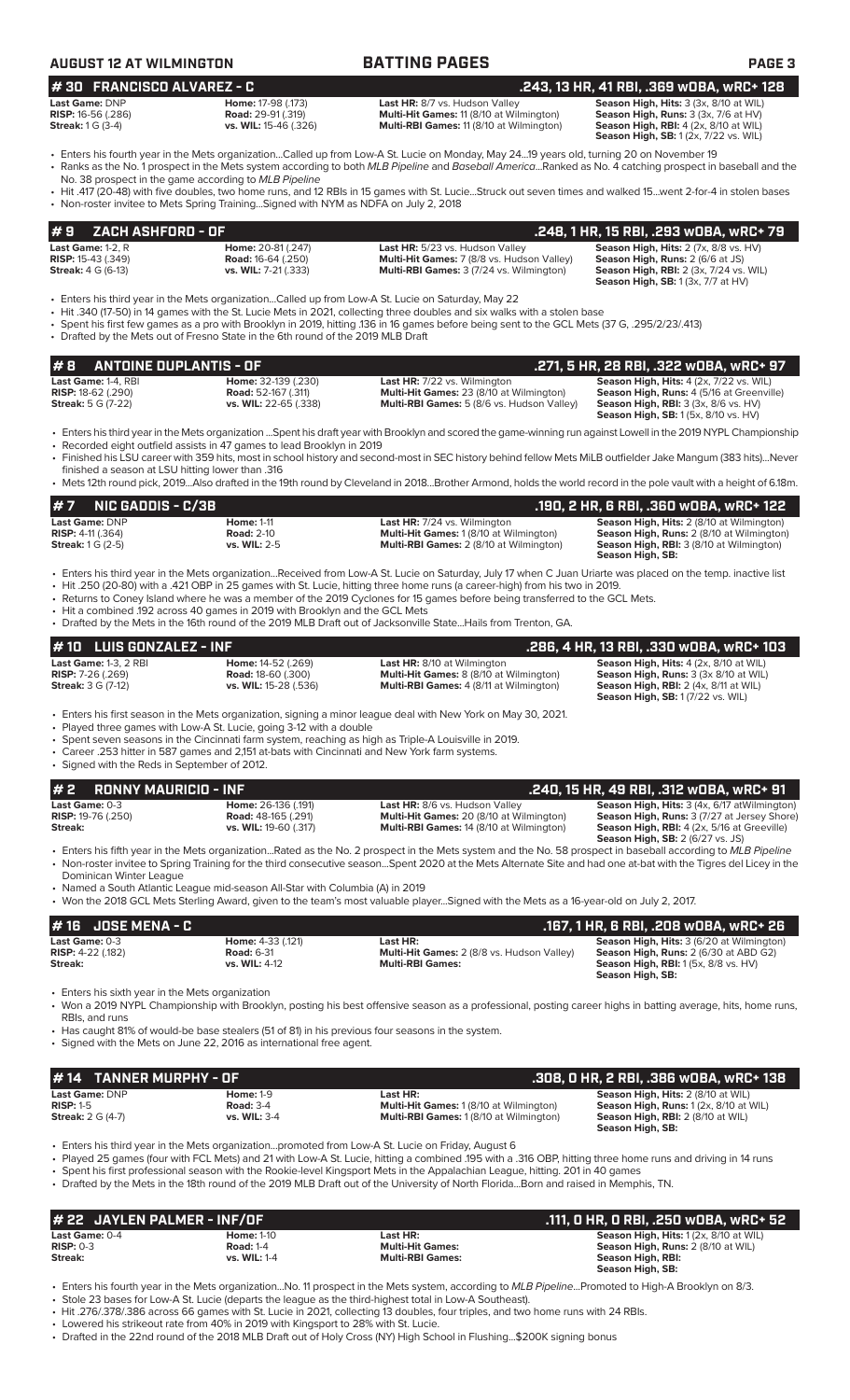### **AUGUST 12 AT WILMINGTON BATTING PAGES PAGE 4**

| #4<br><b>JOSE PEROZA - INF</b>                                                  |                                                                                                                                                |                                                                                                                                                                                                                                                                                                                | .240, 0 HR, 1 RBI, .315 wOBA, wRC+ 93                                                                                                     |
|---------------------------------------------------------------------------------|------------------------------------------------------------------------------------------------------------------------------------------------|----------------------------------------------------------------------------------------------------------------------------------------------------------------------------------------------------------------------------------------------------------------------------------------------------------------|-------------------------------------------------------------------------------------------------------------------------------------------|
| Last Game: $1-2$ , R<br>$RISP: 0-6$<br><b>Streak: 4 G (4-15)</b>                | <b>Home: 4-17</b><br><b>Road: 2-8</b><br>vs. WIL: 2-8                                                                                          | Last HR:<br><b>Multi-Hit Games: 1 (8/5 vs. Hudson Valley)</b><br><b>Multi-RBI Games:</b>                                                                                                                                                                                                                       | Season High, Hits: 2 (8/5 vs. HV)<br>Season High, Runs: 1 (3x, 8/11 at WIL)<br>Season High, RBI: 1 (8/6 vs. HV)<br>Season High, SB:       |
|                                                                                 | • Part of Brooklyn's 2019 New York-Penn League Championship Team.<br>· Signed as non-drafted international free agent signing on July 2, 2016. | . Enters his sixth year in the Mets organizationpromoted to Brooklyn on 8/3 from Low-A St. Lucie.<br>• Hit .274 with seven home runs and 47 RBIs across 64 games with Low-A St. Lucie this season.<br>. 2021 marks his first full-season assignment after short season assignments with GCL Mets and the NYPL. |                                                                                                                                           |
| # 45 JOE SUOZZI - OF                                                            |                                                                                                                                                |                                                                                                                                                                                                                                                                                                                | .235, 1 HR, 6 RBI, .358 wOBA, wRC+ 121                                                                                                    |
| <b>Last Game: DNP</b><br><b>RISP:</b> $4-16$ (.250)<br><b>Streak:</b> 1 G (1-2) | <b>Home: 5-24</b><br><b>Road: 3-10</b><br>vs. WIL: 2-9                                                                                         | Last HR: 7/16 vs. Jersey Shore<br>Multi-Hit Games: 1 (7/28 at Jersey Shore)<br>Multi-RBI Games: 2 (8/5 vs. Jersey Shore)                                                                                                                                                                                       | Season High, Hits: 2 (7/28 at JS)<br>Season High, Runs: 2 (7/27 at JS)<br><b>Season High, RBI:</b> 2 (2x, 8/5 vs. HV)<br>Season High, SB: |

• Enters his third year in the Mets organization...received from Low-A St. Lucie on July 13

• Hit .292 with a .372 on-base percentage in 30 games with the Mets...posted a wRC+112, hitting four doubles and two home runs

• Signed by the Mets on June 15, 2020 out of Boston College

• Attended Chaminade High School in Mineola, NY

• His father, Tom Suozzi, is the former Nassau County Executive and current U.S. House of Representatives member of NY's 3rd district (Nassau, Suffolk, Queens)

| $#$ 19 JIMMY TITUS - INF |                     |                         | .000, 0 HR, 0 RBI, .000 w0BA, wRC+ -100 |
|--------------------------|---------------------|-------------------------|-----------------------------------------|
| Last Game: 0-3           | Home:               | Last HR:                | <b>Season High, Hits:</b>               |
| $RISP: 0-1$              | Road: $0-3$         | <b>Multi-Hit Games:</b> | <b>Season High, Runs:</b>               |
| Streak:                  | <b>vs. WIL: 0-3</b> | <b>Multi-RBI Games:</b> | Season High, RBI:                       |
|                          |                     |                         | Season High, SB:                        |

• Enters his third year in professional baseball...Traded from the Dodgers organization to the Mets on April 21, 2021 with SS Albert Suarez.

• Promoted from Low-A St. Lucie (8/9) where he played 38 games, hitting .233 with a .342 on-base percentage...Hit three doubles, one triple, and one home run.

• With St. Lucie this season, held a walk rate of 11.8% and a strikeout rate of 18.4%.

• Drafted by the Los Angeles Dodgers in the 22nd round of the 2019 MLB Draft out of Bryant in the Northeast Conference.

• Draned by the Los Angeles Dougers in the Lend Fourth of the Year in baseball.<br>• First-ever two-time Connecticut Gatorade State Player of the Year in baseball.

| #12 JEREMY VASQUEZ - INF   |                             |                                                   | .287, 6 HR, 24 RBI, .395 wOBA, wRC+ 144       |
|----------------------------|-----------------------------|---------------------------------------------------|-----------------------------------------------|
| Last Game: $0-1$ . $2$ BB  | <b>Home:</b> $21-69$ (.304) | Last HR: 8/8 vs. Hudson Valley                    | Season High, Hits: 2 (7x, 8/8 vs. HV)         |
| <b>RISP:</b> $9-27$ (.333) | <b>Road:</b> 13-50 (.260)   | <b>Multi-Hit Games:</b> 8 (8/7 vs. Hudson Valley) | Season High, Runs: 2 (3X 8/7 vs. HV)          |
| Streak:                    | <b>vs. WIL:</b> 8-24 (.333) | Multi-RBI Games: 5 (8/7 vs. Hudson Valley)        | <b>Season High, RBI:</b> 3 (2x, 7/24 vs. WIL) |
|                            |                             |                                                   | <b>Season High, SB:</b> 1 (7/2 at ABD)        |

• Enters his fifth season in the Mets organization...Received from Double-A Binghamton on June 22

• Played 32 games with the RumblePonies this season, hitting .171 (18-105) with one double, one home run, and 11 RBIs.

• Played with Brooklyn in 2017, hitting .225 with one home run and eight RBIs in 31 games.

• Drafted by the Mets in the 28th round of the 2017 MLB Draft from Nova Southeastern in his home state of Florida...Is from Palm City, FL.

|        |                                           |                         |                  |                   |      | Hardest Hit Balls - 2021 (not all games listed- from available Trackman data) |                           |           |                        |
|--------|-------------------------------------------|-------------------------|------------------|-------------------|------|-------------------------------------------------------------------------------|---------------------------|-----------|------------------------|
| Date   | Player                                    | Upponent                | <b>Exit Velo</b> | Result            | Date | Player                                                                        | <b>Opponent</b>           | Exit Velo | Result                 |
| $8/12$ | <b>Francisco Alvarez</b>                  | at Wilmington           | 112.8            | Home Run          | 5/25 | <b>Francisco Alvarez</b>                                                      | vs. Aberdeen              | 109       | Single                 |
| 6/12   | Francisco Alvarez vs. Hudson Valley 112.5 |                         |                  | Double            | 8/6  | Ronny Mauricio                                                                | vs. Hudson Valley 108.7   |           | <b>Home Rune</b>       |
| 6/11   | Brett Baty                                | vs. Hudson Valley 111.2 |                  | <b>Ground Out</b> | 6/5  | <b>Francisco Alvarez</b>                                                      | at Jersev Shore           | 108.7     | Ground Ball Out        |
| 6/29   | Ronny Mauricio                            | at Aberdeen             | 110.4            | Single            | 6/2  | <b>Francisco Alvarez</b>                                                      | at Jersev Shore           | 108.7     | Single                 |
| 7/3    | Luis Gonzalez                             | at Aberdeen             | 109.9            | Ground Out        | 7/13 | Brett Baty                                                                    | at Hudson Vallev          | 108.7     | Single                 |
| 6/1    | Adrian Hernandez                          | at Jersev Shore         | 109.8            | Home Run          | 7/22 | Ronny Mauricio                                                                | vs. Wilminaton            | 108.1     | Home Run               |
| 6/6    | Francisco Alvarez                         | at Jersev Shore         | 109.7            | Single            | 8/6  | <b>Francisco Alvarez</b>                                                      | vs. Hudson Valley 107.7   |           | <b>Ground Ball Out</b> |
| 6/1    | Ronny Mauricio                            | at Jersev Shore         | 109.6            | Triple            | 6/16 | Ronny Mauricio                                                                | at Wilmington             | 107.5     | <b>Home Run</b>        |
| 6/22   | Brett Baty                                | vs. Jersey Shore        | 109.2            | Double            | 7/6  | Luke Ritter                                                                   | at Hudson Valley          | 107.2     | <b>Home Run</b>        |
| 6/15   | Francisco Alvarez                         | at Wilmington           | 109.2            | Single            | 6/15 | Ronny Mauricio                                                                | at Wilmington             | 107.2     | Single                 |
| 6/1    | Francisco Alvarez at Jersey Shore         |                         | 109.0            | Home Run          | 6/9  | Brett Baty                                                                    | vs. Hudson VallevG2 107.3 |           | Double                 |

# **Recent Home Run Chart**

| Date                                                | Player                                     | <b>Opponent</b>            | Exit Velo | Launch Angle | Distance |      | Edgardo Fermin           | at Jersey Shore            |      |           |
|-----------------------------------------------------|--------------------------------------------|----------------------------|-----------|--------------|----------|------|--------------------------|----------------------------|------|-----------|
| 7/16                                                | Joe Suozzi                                 | vs. Jersey Shore 97 mph    |           | 31.3         | 380 ft.  |      | Ronny Mauricio           | at Jersey Shore            |      |           |
|                                                     | Ronny Mauricio                             | vs. Jersev Shore 101.8 mph |           | 25.9         | 426 ft.  | 7/30 | Ronny Mauricio           | at Jersey Shore            |      |           |
| $\frac{7}{120}$<br>$\frac{7}{20}$<br>$\frac{7}{21}$ | Francisco Alvarez vs. Wilmington 107.7 mph |                            |           | 21.8         | 430 ft.  | 7/31 | Francisco Alvarez        | at Jersev Shore            |      |           |
|                                                     | Francisco Alvarez vs. Wilmington 101.6 mph |                            |           | 47           | 326 ft.  |      | Francisco Alvarez        | at Jersev Shore            |      |           |
| 7/22                                                | Cody Bohanek                               | vs. Wilmington             | 99.5 mph  | 24.4         | 356 ft.  | 8/7  | Ronny Mauricio           | vs. Hudson Valley 108.7    | 21   | 371ft ft. |
|                                                     | Antoine Duplantis vs. Wilmington           |                            | 97 mph    | 24.8         | 361 ft.  | 8/8  | Francisco Alvarez        | vs. Hudson Valley          |      |           |
|                                                     | Ronny Mauricio                             | vs. Wilmington 108.1 mph   |           | 29.8         | 406 ft.  |      | Jeremy Vasquez           | vs. Hudson Valley93.6 mph  | 33.6 | 341 ft.   |
| 7/27                                                | Jeremy Vasquez                             | at Jersey Shore            |           |              |          | 8/9  | Jeremy Vasquez           | vs. Hudson Valley101.1 mph | 29.2 | 405 ft.   |
|                                                     | Edgardo Fermin                             | at Jersey Shore            |           |              |          | 8/10 | <b>Francisco Alvarez</b> | at Wilmington 112.8 mph    | 27.2 | 416 ft.   |
|                                                     | Ronny Mauricio                             | at Jersey Shore            |           |              |          |      | Nic Gaddis               | at Wilmington 97.5 mph     | 27.8 | 388 ft.   |
|                                                     | Luis Gonzalez                              | at Jersey Shore            |           |              |          |      | Luis Gonzalez            | at Wilmington 102.6 mph    | 31.1 | 442 ft.   |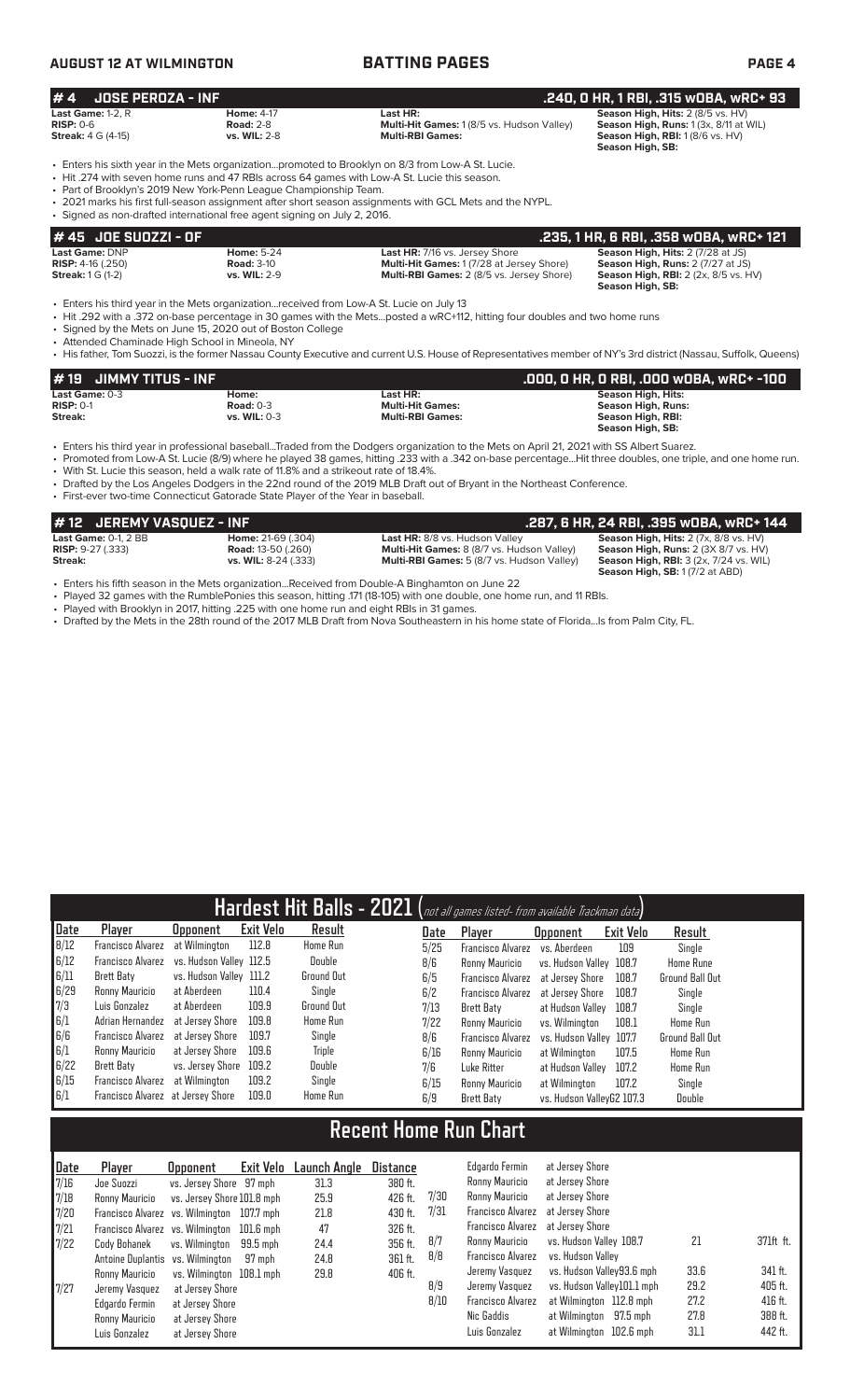| <b>AUGUST 12 AT WILMINGTON</b>                                                         |                                                                                                                            | <b>BULLPEN PAGE</b>                                                                                                                                                                                                                                                                                                                                                                    |                               |                              |                                                                   |                              |                                                                     |                                                                    |                                        |                                                                           |                                                         |                                                                                  | <b>PAGE 5</b>                                                             |
|----------------------------------------------------------------------------------------|----------------------------------------------------------------------------------------------------------------------------|----------------------------------------------------------------------------------------------------------------------------------------------------------------------------------------------------------------------------------------------------------------------------------------------------------------------------------------------------------------------------------------|-------------------------------|------------------------------|-------------------------------------------------------------------|------------------------------|---------------------------------------------------------------------|--------------------------------------------------------------------|----------------------------------------|---------------------------------------------------------------------------|---------------------------------------------------------|----------------------------------------------------------------------------------|---------------------------------------------------------------------------|
| #49                                                                                    | <b>JOE CAVALLERO - RHP</b>                                                                                                 | 28 K%, 16 BB%, 4.76 ERA, 5 G                                                                                                                                                                                                                                                                                                                                                           |                               |                              |                                                                   | <b>LAST FIVE APPEARANCES</b> |                                                                     |                                                                    |                                        |                                                                           |                                                         |                                                                                  |                                                                           |
| Last App: 8/11 at WIL<br><b>Leadoff: 1-4, 2 BB</b>                                     | <b>Last Loss:</b><br><b>Inherited Runners/Stranded: 1/1</b>                                                                | <b>SV/OP (Last):</b> 1/1 (8/7 vs. HV)                                                                                                                                                                                                                                                                                                                                                  | Holds:                        |                              |                                                                   |                              | <b>JOE CAVALLERO</b>                                                |                                                                    |                                        |                                                                           |                                                         |                                                                                  |                                                                           |
|                                                                                        | • Returns to the field in 2021 after Tommy John surgery<br>• Has made 34 starts in 66 professional appearances before 2021 | • Enters his fifth year in the Mets systemreceived from Low-A St. Lucie on Wednesday, July 21<br>• Made one appearance for the St. Lucie Mets on July 20, walking four in 12/3 innings<br>• Drafted by the Mets in the 24th round of the 2017 MLB Draft from South Florida                                                                                                             | 8/4<br>8/7                    | 7/25<br>7/30<br>8/10         | DATE OPP<br>vs. WIL<br>at JS G2<br>vs. HV<br>vs. HV<br>@ WIL      | <b>DEC</b><br><b>SV</b>      | IP<br>2.0<br>1.0<br>0.2<br>1.0<br>1.0                               | H.<br>3<br>$\circ$<br>2<br>$\circ$<br>$\circ$<br><b>JOSH HEJKA</b> | R<br>1<br>0<br>2<br>$\circ$<br>$\circ$ | ER<br>$\mathbf{1}$<br>$\circ$<br>$\overline{2}$<br>$\circ$<br>$\circ$     | BB<br>0<br>$\mathbf{1}$<br>3<br>$\circ$<br>$\circ$      | К<br>$\mathbf{1}$<br>$\overline{2}$<br>$\circ$<br>$\mathbf{1}$<br>$\overline{2}$ | <b>HR</b><br>$\circ$<br>$\circ$<br>$\circ$<br>$\mathsf O$<br>$\circ$      |
| #46                                                                                    | <b>JOSH HEJKA - RHP</b>                                                                                                    | 17.3 K%, 4.6 BB%, 3.63 ERA, 19 G                                                                                                                                                                                                                                                                                                                                                       |                               | DATE                         | OPP                                                               | DEC                          | IP                                                                  | H                                                                  | R                                      | ER BB                                                                     |                                                         | К                                                                                | <b>HR</b>                                                                 |
| Last App: 8/11 at WIL<br><b>Leadoff: 14-36</b><br>with the Cyclones and Kingsport Mets | <b>Last Loss:</b><br><b>Inherited Runners/Stranded: 17/10</b>                                                              | <b>SV/OP (Last):</b> 1/2 (7/20 vs. WIL)<br>• Returns to Brooklyn after spending time with Binghamton (6/3-6/9) and Syracuse (6/10-6/18).<br>· Enters his third year in the Mets organizationWon a 2019 NYPL title with Brooklyn, splitting time                                                                                                                                        | Holds: 2<br>8/1<br>8/5<br>8/7 | 7/29<br>8/11                 | @ JS<br>@ JS<br>vs. HV<br>vs. HV<br>@ WIL                         | BS<br><b>BS</b>              | 2.1<br>1.0<br>0.2<br>2.0<br>2.1                                     | 3<br>$\circ$<br>3<br>4<br>$\overline{7}$                           | 1<br>0<br>$\mathbf{1}$<br>2<br>4       | $\mathbf{1}$<br>$\circ$<br>$\mathbf{1}$<br>$\mathbf{1}$<br>$\overline{4}$ | 0<br>$\circ$<br>0<br>0<br>$\mathbf{1}$                  | 3<br>$\circ$<br>$\mathbf{1}$<br>$\overline{2}$<br>$\overline{2}$                 | $\mathbf{1}$<br>$\circ$<br>$\circ$<br>$\mathsf O$<br>$\circ$              |
|                                                                                        |                                                                                                                            | · Signed as a minor league free agent in mid-summer after pitching in six games with the Westside                                                                                                                                                                                                                                                                                      |                               |                              |                                                                   |                              | <b>BRIAN METOYER</b>                                                |                                                                    |                                        |                                                                           |                                                         |                                                                                  |                                                                           |
|                                                                                        | Wolly Mammoths in the United Shore Baseball League                                                                         | . Pitched all four years at Johns Hopkins, switching to submarine later in his career.                                                                                                                                                                                                                                                                                                 |                               | DATE<br>6/15                 | OPP<br>@ WIL                                                      | DEC<br>W                     | IP<br>2.0                                                           | Н<br>$\circ$                                                       | R<br>0                                 | ER<br>$\circ$                                                             | BB<br>$\mathbf{1}$                                      | К<br>3                                                                           | <b>HR</b><br>$\circ$                                                      |
| #5                                                                                     | <b>BRIAN METOYER - RHP</b>                                                                                                 | 36.0 K%, 11.6 BB%, 2.91 ERA, 13 G                                                                                                                                                                                                                                                                                                                                                      |                               | 7/27                         | $@$ JS                                                            |                              | 1.0                                                                 | 0                                                                  | 0                                      | 0                                                                         | $\mathbf{1}$                                            | 3                                                                                | $\circ$                                                                   |
| Last App: 8/8 vs. HV                                                                   | Last Loss: 5/15 at GVL                                                                                                     | SV/OP (Last): 1/1 (6/3 at JS)                                                                                                                                                                                                                                                                                                                                                          | Holds:                        | 7/31<br>8/4                  | $@$ JS<br>vs. HV                                                  |                              | 1.0<br>2.0                                                          | $\circ$<br>$\circ$                                                 | 0<br>0                                 | $\circ$<br>$\circ$                                                        | $\circ$<br>$\circ$                                      | 2<br>$\overline{2}$                                                              | $\circ$<br>$\circ$                                                        |
|                                                                                        | Leadoff: 4-17, 2 BB, HBP Inherited Runners/Stranded: 6/5                                                                   |                                                                                                                                                                                                                                                                                                                                                                                        |                               | 8/8                          | vs. HV                                                            |                              | 1.1                                                                 | 0                                                                  | $\circ$                                | 0                                                                         | $\circ$                                                 | $\overline{2}$                                                                   | $\circ$                                                                   |
| <b>GCL Mets and Kingsport Mets</b><br>drafted by a MLB team in school history          |                                                                                                                            | · Enters his fourth year in the Mets orgWon a New York Penn League title with Brooklyn in 2019<br>• Struck out 40 batters over 28.2 innings with BrooklynSpent his first professional season with<br>· Joins Ronnie Robbins (30th, 1981 - Toronto) as the only two LSU-Alexandria Generals to be<br>• Native of Natchitoches (NACK-ah-tish), the oldest city in Louisiana (est. 1714). | 8/5<br>8/8                    | 7/21<br>7/24<br>7/30         | DATE OPP<br>vs. WIL<br>vs. WIL<br>at JS G1 SV<br>vs. HV<br>vs. HV | <b>DEC</b><br><b>SV</b>      | <b>BRYCE MONTES DE OCA</b><br>IP<br>1.0<br>1.0<br>1.1<br>1.0<br>1.2 | H<br>0<br>2<br>$\mathbf{1}$<br>$\mathbf{1}$<br>$\mathbf{1}$        | R<br>0<br>2<br>0<br>0<br>$\mathbf{1}$  | ER<br>$\circ$<br>2<br>$\circ$<br>$\circ$<br>$\circ$                       | BB<br>$\mathbf{1}$<br>$\circ$<br>0<br>2<br>$\mathbf{1}$ | К<br>$\overline{2}$<br>3<br>3<br>$\mathbf{1}$<br>$\overline{1}$                  | <b>HR</b><br>$\mathsf O$<br>$\mathbf{1}$<br>$\circ$<br>$\circ$<br>$\circ$ |
| #43                                                                                    | <b>BRYCE MONTES DE OCA - RHP</b>                                                                                           | 28.7 K%, 19.7 BB%, 3.00 ERA, 21 G                                                                                                                                                                                                                                                                                                                                                      |                               |                              |                                                                   |                              | <b>COLBY MORRIS</b>                                                 |                                                                    |                                        |                                                                           |                                                         |                                                                                  |                                                                           |
| Last App: 8/8 vs. HV<br><b>Leadoff: 5-19, 4 BB</b>                                     | Last Loss: 7/6 at HV<br>Inherited Runners/Stranded: 6/6                                                                    | <b>SV/OP (Last):</b> 4/4 (7/30 at JS G1)<br>• Enters his fourth year in the Mets org Has not pitched as a professional due to injuries                                                                                                                                                                                                                                                 | Holds: 1                      | DATE<br>7/22<br>7/25<br>7/31 | OPP<br>vs. WIL<br>vs. WIL<br>@ JS                                 | <b>DEC</b><br><b>BS</b>      | IP<br>2.0<br>1.0<br>2.0                                             | Н<br>$\overline{4}$<br>2<br>$\circ$                                | R<br>2<br>$\overline{1}$<br>0          | ER<br>2<br>$\mathbf{1}$<br>$\circ$                                        | BB<br>0<br>0<br>$\mathbf{1}$                            | К<br>3<br>2<br>$\mathbf{1}$                                                      | <b>HR</b><br>$\circ$<br>$\mathbf{1}$<br>$\circ$                           |
|                                                                                        |                                                                                                                            | • Underwent Tommy John surgery as a high school junior and missed 2016 after having ulnar                                                                                                                                                                                                                                                                                              | 8/4                           |                              | vs. HV                                                            |                              | 1.2                                                                 | $\mathbf{1}$                                                       | $\mathbf{1}$                           | $\overline{1}$                                                            | $\circ$                                                 | $\overline{2}$                                                                   | $\mathsf O$                                                               |
| nerve transposition                                                                    | White Sox in the 14th round of the 2015 MLB Draft.                                                                         | • Previously drafted by Washington in the 15th round of the 2017 MLB Draft and by the Chicago                                                                                                                                                                                                                                                                                          | 8/8                           |                              | vs. HV<br>DATE OPP                                                | DEC                          | 1.0<br><b>CONNOR O'NEIL</b><br>IP                                   | $\circ$<br>Н                                                       | $\circ$<br>R.                          | $\circ$<br>ER BB                                                          | $\circ$                                                 | 3<br>К                                                                           | $\circ$<br><b>HR</b>                                                      |
| #38                                                                                    | <b>COLBY MORRIS - RHP</b>                                                                                                  | 22.8 K%, 11 BB%, 4.55 ERA, 17 G                                                                                                                                                                                                                                                                                                                                                        |                               | 7/23                         | vs. WIL                                                           | H                            | 1.0                                                                 | 2                                                                  | 2                                      | 2                                                                         | $\mathbf{1}$                                            | 2                                                                                | $\mathbf{1}$                                                              |
| Last App: 8/8 vs. HV                                                                   | <b>Last Loss:</b>                                                                                                          | SV/OP (Last):                                                                                                                                                                                                                                                                                                                                                                          | Holds:<br>8/1                 | 7/27                         | $@$ JS<br>@ JS                                                    |                              | 2.0<br>1.0                                                          | $\circ$<br>$\mathbf{1}$                                            | 0<br>$\mathbf{1}$                      | $\circ$<br>$\overline{1}$                                                 | $\circ$<br>$\mathbf{1}$                                 | 3<br>$\mathbf{1}$                                                                | $\circ$<br>$\overline{1}$                                                 |
|                                                                                        | Leadoff: 7-25, 3B, 3 BB, 3 HBP Inherited Runners/Stranded: 8/3                                                             | • Enters his first season in the Mets organizationcalled up from Low-A St. Lucie on May 20                                                                                                                                                                                                                                                                                             | 8/5                           |                              | vs. HV                                                            |                              | 1.0                                                                 | $\mathbf{1}$                                                       | 0                                      | $\circ$                                                                   | $\circ$                                                 | $\overline{2}$<br>$\mathbf{1}$                                                   | $\circ$                                                                   |
|                                                                                        | • Minor League free agent signingpitched at Middlebury in Vermont                                                          | • Made four scoreless appearances in relief for the St. Lucie Mets to being 2021                                                                                                                                                                                                                                                                                                       |                               | 8/10<br>DATE<br>7/23         | @ WIL<br>OPP<br>vs. WIL                                           | W<br>DEC<br>H                | 3.0<br><b>MICHEL OTANEZ</b><br>IP<br>0.1                            | 3<br>н<br>$\circ$                                                  | 2<br>R.<br>$\overline{1}$              | $\overline{1}$<br>ER BB<br>$\mathbf{1}$                                   | $\circ$<br>3                                            | К<br>$\mathbf{1}$                                                                | $\circ$<br><b>HR</b><br>$\circ$                                           |
| #9<br>Last App: 8/10 at WIL<br>Leadoff: 5-18, HR                                       | <b>CONNER O'NEIL - RHP</b><br>Last Loss: 8/1 at JS<br><b>Inherited Runners/Stranded: 8/3</b>                               | 23.0 K%, 10.3 BB%, 6.16 ERA, 12 G<br>SV/OP (Last):                                                                                                                                                                                                                                                                                                                                     | Holds: 1<br>8/4               | 7/28                         | @ JS<br>vs. JS                                                    |                              | 1.0<br>1.0                                                          | $\circ$<br>$\overline{2}$                                          | 0<br>1                                 | 0<br>0                                                                    | 0<br>1                                                  | 3<br>$\overline{2}$                                                              | 0<br>$\circ$                                                              |
|                                                                                        |                                                                                                                            | • Enters his fifth year in the Mets organizationreceived from Double-A Binghamton on 6/20                                                                                                                                                                                                                                                                                              | 8/6                           | 8/10                         | vs. JS<br>@ WIL                                                   | W                            | 2.0<br>1.0                                                          | 1<br>$\mathbf{1}$                                                  | 1<br>1                                 | 1<br>$\mathbf{1}$                                                         | 3<br>0                                                  | 3<br>1                                                                           | 0<br>$\overline{1}$                                                       |
|                                                                                        | • Has not pitched in 2021Last pitched for Advanced-A St. Lucie in 2019                                                     | • Spent his first professional season with Brooklyn in 2017, pitching 19 times in relief                                                                                                                                                                                                                                                                                               |                               | DATE                         | OPP                                                               | DEC                          | <b>HUNTER PARSONS</b><br>IP                                         | н                                                                  | R                                      | ER                                                                        | BB                                                      | К                                                                                | HR                                                                        |
|                                                                                        |                                                                                                                            | • Drafted by the Mets in the 7th round of the 2017 MLB Draft from Cal State-Northridge                                                                                                                                                                                                                                                                                                 |                               | 7/23                         | vs. WIL                                                           | Н                            | 1.0                                                                 | 0                                                                  | 0                                      | 0                                                                         | 1                                                       | $\mathbf{1}$                                                                     | 0                                                                         |
| #26                                                                                    | <b>MICHEL OTANEZ - RHP</b>                                                                                                 | 27.7 K%, 24.1 BB%, 5.28 ERA, 25 G                                                                                                                                                                                                                                                                                                                                                      | 8/4                           | 7/27                         | @ JS<br>vs. HV                                                    | W                            | 1.1<br>1.2                                                          | $\mathbf{1}$<br>$\mathbf{1}$                                       | 0<br>0                                 | 0<br>0                                                                    | 1<br>0                                                  | $\overline{2}$<br>$\overline{2}$                                                 | 0<br>$\circ$                                                              |
| Last App: 8/10 at WIL<br>Leadoff: 5-23                                                 | <b>Last Loss:</b><br>Inherited Runners/Stranded: 15/5                                                                      | <b>SV/OP (Last):</b> 0/2 (BS vs. JS)                                                                                                                                                                                                                                                                                                                                                   | 8/6<br>Holds: 3               | 8/10                         | vs. HV<br>@ WIL                                                   |                              | 2.0<br>2.0                                                          | $\overline{2}$<br>$\mathbf{1}$<br><b>EVY RUIBAL</b>                | 0<br>2                                 | 0<br>2                                                                    | 0<br>2                                                  | 3<br>$\circ$                                                                     | $\circ$<br>$\circ$                                                        |
|                                                                                        |                                                                                                                            | • Enters his sixth year in the Mets orgNo. 26 prospect in the system according to MLB Pipeline                                                                                                                                                                                                                                                                                         |                               | DATE                         | OPP                                                               | DEC                          | IP                                                                  | н                                                                  | R                                      | ER                                                                        | BB                                                      | К                                                                                | HR                                                                        |
|                                                                                        | • Returns to Brooklyn for the second assignment in a row                                                                   | • Pitched with the Cyclones and won an NYPL title in 2019 and also spent time with Kingsport<br>• Missed 2017 due to injuryStruck out 21 batters in 21.1 innings with the DSL Mets1 in 2016.                                                                                                                                                                                           | 8/5                           | 7/23<br>7/31                 | vs. WIL<br>@ JS<br>vs. HV                                         | S<br>W                       | 1.0<br>0.2<br>1.0                                                   | 0<br>0<br>$\overline{2}$<br>1                                      | 0<br>0<br>1                            | $\circ$<br>0<br>$\mathbf{1}$                                              | 0<br>1<br>0<br>0                                        | $\mathbf{1}$<br>0<br>$\overline{2}$                                              | 0<br>0<br>$\circ$                                                         |
| #44<br>Last App: 8/10 at WIL                                                           | <b>HUNTER PARSONS - RHP</b><br><b>Last Loss:</b>                                                                           | 22.1 K%, 15 BB%, 4.26 ERA, 15 G<br>SV/OP (Last):                                                                                                                                                                                                                                                                                                                                       | 8/7<br>Holds: 1               | 8/11                         | vs. HV<br>@ WIL                                                   |                              | 1.0<br>1.0                                                          | $\mathbf{1}$                                                       | 0<br>3                                 | 0<br>$\overline{2}$                                                       | 3                                                       | 0<br>2                                                                           | 0<br>$\circ$                                                              |
| <b>Leadoff: 3-19, 3 BB</b>                                                             | <b>Inherited Runners/Stranded: 11/7</b>                                                                                    | • Enters his third year in the Mets orgCalled up from Low-A St. Lucie on May 20                                                                                                                                                                                                                                                                                                        |                               |                              |                                                                   |                              | <b>WILLY TAVERAS</b>                                                |                                                                    |                                        |                                                                           |                                                         |                                                                                  |                                                                           |
|                                                                                        | • Pitched with the Cyclones and won an NYPL title in 2019                                                                  | • Made four relief appearances with the Mets (A-), striking out 18 in 10 innings (45% K rate).                                                                                                                                                                                                                                                                                         |                               | DATE<br>7/17<br>7/21<br>7/25 | OPP<br>JS<br>WIL<br>vs. WIL                                       | <b>DEC</b><br>W, BS 2.0<br>W | IP<br>1.0<br>2.0                                                    | Н<br>0<br>3<br>$\mathbf{1}$                                        | R<br>0<br>2<br>0                       | ER<br>0<br>2<br>0                                                         | BB<br>$\mathbf{1}$<br>0<br>0                            | К<br>$\mathbf{1}$<br>3<br>3                                                      | HR<br>0<br>$\overline{1}$<br>$\circ$                                      |
| #50                                                                                    | <b>EVY RUIBAL - RHP</b>                                                                                                    | 22 K%, 18.6 BB% 6.75 ERA, 10 G                                                                                                                                                                                                                                                                                                                                                         | 8/1<br>8/6                    |                              | @ JS<br>vs. HV                                                    | S                            | 1.1<br>2.0                                                          | 2<br>$\mathbf{1}$                                                  | 1<br>0                                 | $\mathbf{1}$<br>0                                                         | $\mathbf{1}$<br>0                                       | $\mathbf{1}$<br>4                                                                | $\circ$<br>0                                                              |
| Last App: 8/11 at WIL<br><b>Leadoff: 2-8, 2B</b>                                       | <b>Last Loss:</b><br>Inherited Runners/Stranded: 6/4                                                                       | SV/OP (Last):<br>Holds: 1                                                                                                                                                                                                                                                                                                                                                              |                               |                              |                                                                   |                              |                                                                     |                                                                    |                                        |                                                                           |                                                         |                                                                                  |                                                                           |
|                                                                                        | • From Milburn, New Jersey, attending Milburn High School                                                                  | · Signed to a minor league deal on June 27 from the Florence Y'alls (Frontier League)<br>• Pitched in the Dodgers system from 2015-2018, reaching High-A Rancho Cucamonga<br>• Drafted by the Dodgers in the 16th round of the 2017 MLB Draft from Notre Dame                                                                                                                          |                               |                              |                                                                   |                              |                                                                     |                                                                    |                                        |                                                                           |                                                         |                                                                                  |                                                                           |
| #35                                                                                    | <b>WILLY TAVERAS - RHP</b>                                                                                                 | 35.3 K%, 5.9 BB% 3.31 ERA, 5 G                                                                                                                                                                                                                                                                                                                                                         |                               |                              |                                                                   |                              |                                                                     |                                                                    |                                        |                                                                           |                                                         |                                                                                  |                                                                           |
| Last App: 8/6 vs. HV<br><b>Leadoff: 0-6, BB, K</b>                                     | Last Loss:<br><b>Inherited Runners/Stranded: 2/2</b>                                                                       | <b>SV/OP (Last):</b> 1/2 (8/6 vs. HV) <b>Holds:</b>                                                                                                                                                                                                                                                                                                                                    |                               |                              |                                                                   |                              |                                                                     |                                                                    |                                        |                                                                           |                                                         |                                                                                  |                                                                           |

• Received from Low-A St. Lucie on Friday, July 16 in a move that sent LHP Andrew Edwards to Double-A Binghamton

• Pitched in 18 games with St. Lucie, posting a 36% strikeout rate (best in career) and a 2.1% walk rate (lowest of career)

• Struggled in Low-A Columbia in 2019, allowing a 4.56 FIP...2021 FIP is 2.49

• 23 years old from Villa Isabela in the Dominican Republic...Signed by Mets June 1, 2016

|                |                |    |      | <b>Number of Pitches Thrown</b> |                |      |
|----------------|----------------|----|------|---------------------------------|----------------|------|
| <b>Pitcher</b> | Days Rest 8/10 |    | 8/11 |                                 | 8/12 8/13 8/14 | 8/15 |
| Cavallero      | O              |    | 14   |                                 |                |      |
| Hejka          | 0              |    | 51   |                                 |                |      |
| Metoyer        | 3              |    |      |                                 |                |      |
| Montes de Oca  | 3              | -- | --   |                                 | --             |      |
| Morris         | 3              |    |      |                                 |                |      |
| O'Neil         | 0              |    | 47   |                                 |                |      |
| Otanez         | O              |    | 15   |                                 |                |      |
| Parsons        | O              |    | 39   |                                 |                |      |
| Ruibal         | 0              |    | 36   |                                 |                |      |
| Taveras        | 5              |    |      |                                 |                |      |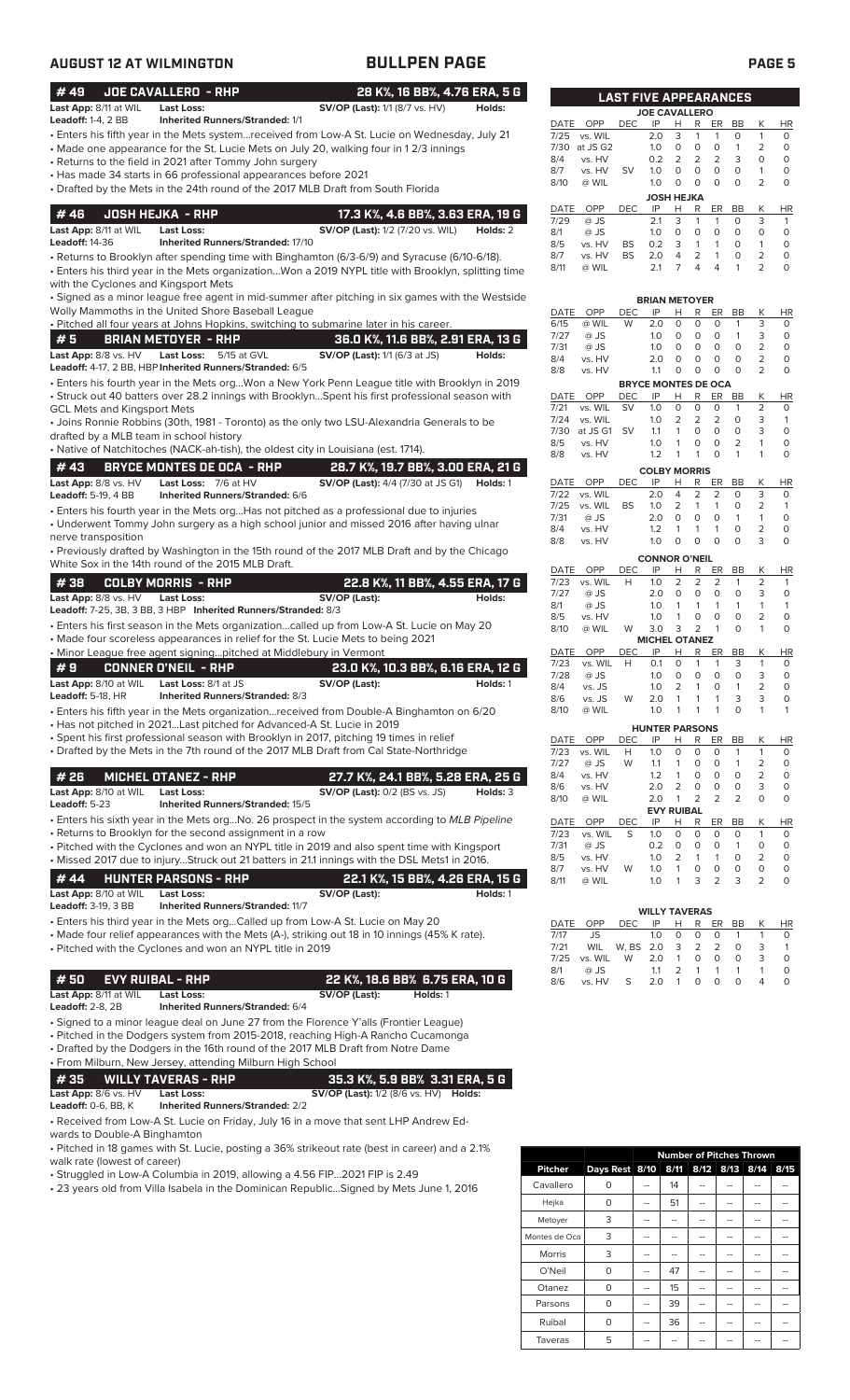| <b>INDIVIDUAL BATTING HIGHS</b>                                             |
|-----------------------------------------------------------------------------|
|                                                                             |
|                                                                             |
|                                                                             |
|                                                                             |
|                                                                             |
|                                                                             |
|                                                                             |
| Home Runs, Consecutive Games Three games (2x, last: Luke Ritter, 6/18-6/21) |
|                                                                             |
|                                                                             |
|                                                                             |
|                                                                             |
|                                                                             |
| Most Strikeouts, Game4 (15x, Francisco Alvarez, 8/8 vs. Hudson Valley)      |
|                                                                             |
| Most Extra-Base Hits, Game 3 (3x, Cody Bohanek, 6/15 at Wilmington)         |
|                                                                             |
|                                                                             |
| <b>TEAM BATTING HIGHS</b>                                                   |
|                                                                             |
|                                                                             |
|                                                                             |
|                                                                             |
|                                                                             |
|                                                                             |
|                                                                             |
|                                                                             |
|                                                                             |
|                                                                             |
|                                                                             |
|                                                                             |
|                                                                             |
|                                                                             |
|                                                                             |
|                                                                             |

| Most Double Plays Hit into, Game3 (5x, 7/7 at Hudson Valley - 10 innings)                                                                                     | Luiy<br>Large<br>Small<br>Small<br>Home |
|---------------------------------------------------------------------------------------------------------------------------------------------------------------|-----------------------------------------|
| <b>FIELDING</b>                                                                                                                                               | Long                                    |
| Most Errors, Individual, Game  2 (7x, last: Ronny Mauricio, 7/30 at Jersey Shore G2)<br>Most Double Plays Turned, Nine-Inning Game 3 (5/19 vs. Hudson Valley) | Long<br>Large<br>Large                  |

..<br>.. 13 (5/5 at Asheville)

Most Errors, Individua Most Double Plays Turned, Nine-Inning Game.......................... 3 (5/19 vs. Hudson Valley) Consecutive Errorless Games, Team.

Most Stolen Bases, Game......................................................................3 (3x, 7/2 at Aberdeen)

### **C-** Alvarez (31), Uriarte (19), Mena (19), Senger (9), Gaddis (5) **STARTERS BY POSITION**

**1B-** Genord (49), Vasquez (24), Ritter (5), Bohanek (4), Winaker (2)

**2B-** Ritter (37), Gonzalez (27), Walters (12), Fermin (4), Tiberi (1), Struble (1), McNeil (1), Bohanek (1)

**3B-** Baty (41), Bohanek (20), Tiberi (7), Fermin (7), Peroza (6), Gonzalez (1), Gaddis (1)

**SS-** Mauricio (68), Bohanek (6), Walters (4), Gonzalez (3), Fermin (3)

**LF-** Duplantis (40), Tiberi (12), Suozzi (9), Vasquez (7), Ashford (6), Bohanek (4), Baty (3), Winaker (1), Kleszcz (1), Struble (1)

**CF-** Duplantis (36), Hernandez (23), Mangum (8), Hernandez (8), Molina (6), Palmer (6), Ota (2), Murphy (2), Ashford (1)

**RF-** Ashford (37), Struble (15), Molina (10), Kleszcz (6), Bohanek (5), Winaker (4), Hernandez (4), Ota (1), Suozzi (1), Murphy (1)

**DH-** Alvarez (24), Mauricio (9), Genord (8), Vasquez (8), Baty (7), Ritter (4), Bohanek (3), Tiberi (3), Hernandez (3), Peroza (2), Senger (2), Mena (2), Walters (2), Fermin (2), Mangum (1), Ashford (1), Gaddis (1), Struble (1), Titus (1)

### **STARTERS BY BATTING ORDER**

**1st -** Duplantis (68), Bohanek (4), Struble (3), Palmer (3), Tiberi (2), Mangum (2), Ashford (1), McNeil (1)

**2nd -** Bohanek (18), Fermin (15), Mauricio (10), Duplantis (8), Ashford (6), Gonzalez (6), Mangum (5), Winaker (4), Tiberi (3), Struble (3), Palmer (3), Walters (2), Alvarez (2), Ritter (1)

**3rd -** Mauricio (69), Baty (15)

**4th-** Baty (37), Alvarez (29), Ritter (9), Vasquez (7), Genord (2)

**5th-** Alvarez (25), Vasquez (20), Ritter (14), Bohanek (5), Genord (5), Senger (4), Ashford (4), Gonzalez (2), Ota (2), Fermin (1), Hernandez (1), Peroza (1)

**6th-** Ritter (18), Genord (18), Ashford (12), Bohanek (7), Gonzalez (7), Peroza (4), Hernandez (3), Senger (3), Mena (2), Winaker (2), Kleszcz (2), Fermin (1), Ota (1), Suozzi (1) Tiberi (1), Uriarte (1)

**7th-** Genord (24), Ashford (12), Gonzalez (9), Tiberi (5), Vasquez (4), Bohanek (4), Ashford (3), Senger (3), Uriarte (3), Ritter (3), Hernandez (2), Kleszcz (2), Peroza (2), Walters (2), Mena (2), Suozzi (1), Winaker (1), Gaddis (1), Murphy (1)

**8th-** Tiberi (11), Hernandez (10), Genord (9), Uriarte (8), Mena (8), Vasquez (6), Walters (6), Ashford (6), Gonzalez (4), Gaddis (3), Bohanek (3), Suozzi (2), Kleszcz (2), Peroza (1), Senger (1), Molina (1), Struble (1), Murphy (1), Titus (1)

**9th-** Molina (16), Hernandez (14), Struble (8), Mena (8), Walters (7), Uriarte (7), Suozzi (6), Gad-

dis (4), Bohanek (3), Gonzalez (3), Mangum (2), Kleszcz (2), Tiberi (1)

|             | <b>CATCHERS STEALING</b> |            |            |      | <b>MULTI-RUN INNINGS</b> |                  |  |  |
|-------------|--------------------------|------------|------------|------|--------------------------|------------------|--|--|
| <b>Name</b> | CS                       | <b>ATT</b> | <b>PCT</b> | Runs | <b>Times</b>             | Last             |  |  |
| Alvarez     | 12                       | 47         | 27%        | 6    | 3                        | 4th, 8/10 at WIL |  |  |
| Gaddis      | Ο                        | 4          | 0%         | 5    |                          | 6th, 8/6 vs. HV  |  |  |
| Mena        | 3                        | 27         | 11%        | 4    |                          | 6th, 7/27 at JS  |  |  |
| Senger      | 2                        | 10         | 20%        | 3    | 27                       | 2nd, 8/11 at WIL |  |  |
| Uriarte     | 11                       | 31         | 35%        | っ    | 51                       | 8th, 8/10 at WIL |  |  |
| Team        | 28                       | 121        | 23%        |      |                          |                  |  |  |

|                                        |    | -31 | 45 |                                           |  | 6 7 8 9 10 + TOTALS |
|----------------------------------------|----|-----|----|-------------------------------------------|--|---------------------|
| OPPONENTS 43 56 64 48 41 52 36 47 26 5 |    |     |    |                                           |  | 397                 |
| <b>BKLYN</b>                           | 39 |     |    | 34   42   49   37   52   46   52   21   6 |  | 366                 |

### **AUGUST 12 AT WILMINGTON HIGH/LOW & CHARTS PAGE 6**

| INDIVIDUAL PITCHING HIGHS                                                   |  |  |  |  |  |  |  |
|-----------------------------------------------------------------------------|--|--|--|--|--|--|--|
|                                                                             |  |  |  |  |  |  |  |
|                                                                             |  |  |  |  |  |  |  |
| Most Home Runs Allowed, Game4 (2x, Jose Butto, 6/6 at Jersey Shore)         |  |  |  |  |  |  |  |
|                                                                             |  |  |  |  |  |  |  |
| Most Strikeouts, Game, Reliever5 (3x, Michel Otanez, 6/26 vs. Jersey Shore) |  |  |  |  |  |  |  |
|                                                                             |  |  |  |  |  |  |  |
|                                                                             |  |  |  |  |  |  |  |
|                                                                             |  |  |  |  |  |  |  |
|                                                                             |  |  |  |  |  |  |  |
|                                                                             |  |  |  |  |  |  |  |
|                                                                             |  |  |  |  |  |  |  |
|                                                                             |  |  |  |  |  |  |  |

**TEAM PITCHING HIGHS**

| Fewest Runs Allowed, Game  0 (3x, last: 7/30 at Jersey Shore G1 - 7 innings) |
|------------------------------------------------------------------------------|
|                                                                              |
|                                                                              |
|                                                                              |
|                                                                              |
|                                                                              |
|                                                                              |
| Most Strikeouts, Extra Innings  10 (2x, 7/7 at Hudson Valley - 10 innings)   |
|                                                                              |
|                                                                              |
|                                                                              |
|                                                                              |
| Most Pitchers Used, Extra Innings 5 (5/23 vs. Hudson Valley - 12 innings)    |
|                                                                              |

|                                                                                | <b>TEAM MISCELLANEOUS</b> |
|--------------------------------------------------------------------------------|---------------------------|
|                                                                                |                           |
| Longest Game, Time, Extra-Inning Game3:30 (6/23 vs. Jersey Shore - 10 innings) |                           |
| Shortest Game, Time, Nine-Inning Game  2:20 (5/18 vs. Hudson Valley)           |                           |
|                                                                                |                           |
|                                                                                |                           |
|                                                                                |                           |
|                                                                                |                           |
|                                                                                |                           |
|                                                                                |                           |
|                                                                                |                           |
|                                                                                |                           |
|                                                                                |                           |
|                                                                                |                           |
| <b>OUTFIELD ASSISTS [11]</b>                                                   | RECORD BREAKDOWN          |

## **NAME TOTAL (LAST)**

|  | Duplantis<br>Ashford<br>Molina<br>Winaker<br><b>Bohanek</b> | 5<br>3 | 8/5 vs. HV<br>7/23 vs. WIL<br>5/21 vs. HV<br>5/6 at ASH<br>$7/6$ at HV |
|--|-------------------------------------------------------------|--------|------------------------------------------------------------------------|
|--|-------------------------------------------------------------|--------|------------------------------------------------------------------------|

| UNIFORM RECORDS          |           |  |
|--------------------------|-----------|--|
| <b>Home White</b>        | $7 - 5$   |  |
| <b>Road Gray</b>         | $14 - 28$ |  |
| <b>Championship Gold</b> | $9-12$    |  |
| <b>Coney Island</b>      | $0 - 2$   |  |
| Los Jefes                | $1 - 0$   |  |
|                          |           |  |
|                          |           |  |
|                          |           |  |
|                          |           |  |
|                          |           |  |
|                          |           |  |
|                          |           |  |
|                          |           |  |
|                          |           |  |
|                          |           |  |
|                          |           |  |

**Name Umpire Date** Joe GenordDylan Bradley 7/9 at HV Ed Blankmeyer Joe Belangia 7/11 at HV

**EJECTIONS**

| Non Quality Start 27-45       |  |
|-------------------------------|--|
|                               |  |
|                               |  |
|                               |  |
| Score 4 or More Runs 30-13    |  |
|                               |  |
|                               |  |
| Do Not Allow a Home Run 18-15 |  |
| Hit More Home Runs 19-8       |  |
|                               |  |
| Opponent Hits More HRs3-21    |  |
|                               |  |
|                               |  |
|                               |  |
|                               |  |
|                               |  |
|                               |  |
|                               |  |
|                               |  |
| Opponent Scores First 10-34   |  |
|                               |  |
|                               |  |
|                               |  |
|                               |  |
|                               |  |
|                               |  |
|                               |  |
| Last Game of Series  6-7      |  |
|                               |  |
|                               |  |
|                               |  |
|                               |  |
|                               |  |

# **MISC. WINS**

| Come from Behind Wins  13 (8/8 vs. HV) |                 |
|----------------------------------------|-----------------|
| Wins in Last At-Bat 6 (8/8 vs. WIL)    |                 |
| Walk-off Wins                          | 4 (8/8 vs. WIL) |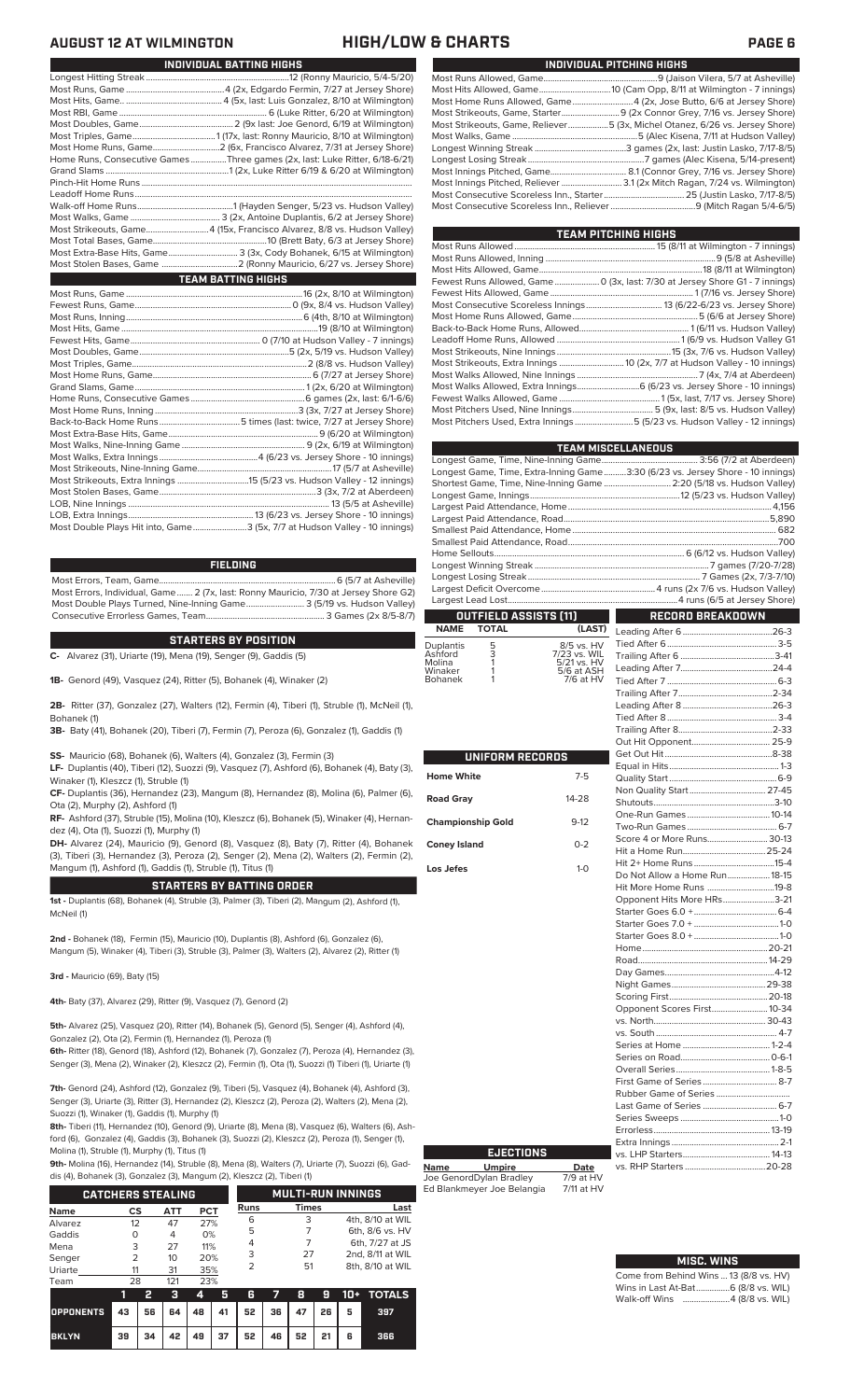### **AUGUST 12 AT WILMINGTON GAME BY GAME RESULTS PAGE 7**

|             | <b>GAME-BY-GAME RESULTS</b> |                            |                |           |               |                   |         |                                                                         |                               |                         |             |                   |
|-------------|-----------------------------|----------------------------|----------------|-----------|---------------|-------------------|---------|-------------------------------------------------------------------------|-------------------------------|-------------------------|-------------|-------------------|
| <b>DATE</b> | GM#                         | <b>OPPONENT</b>            | W-L/TIME SCORE |           | <b>RECORD</b> | <b>POSITION</b>   | GA/GB   | <b>WINNING PITCHER</b>                                                  | <b>LOSING PITCHER</b>         | <b>SAVE</b>             | <b>TIME</b> | <b>ATTENDANCE</b> |
| 5/4         | $\mathbf{1}$                | at Asheville               | W              | $8 - 2$   | $1 - 0$       | T <sub>1st</sub>  | $+1$    | Josh Walker (1-0)                                                       | Blair Henley (0-1)            |                         | 3:16        | 1,200             |
| 5/5         | $\overline{2}$              | at Asheville               | L              | $6-1$     | $1 - 1$       | T <sub>2</sub> nd | $-1$    | Chandler Casey (1-0)                                                    | Jose Butto (1-0)              |                         | 3:26        | 1,200             |
| 5/6         | 3                           | at Asheville               | Г              | $11 - 4$  | $1 - 2$       | T3rd              | $-2$    | Matt Ruppenthal (1-0)                                                   | Oscar Rojas (0-1)             |                         | 3:10        | 1,200             |
| 5/7         | 4                           | at Asheville               | L              | $13 - 7$  | $1 - 3$       | T3rd              | -3      | R.J. Freure (1-0)                                                       | Jaison Vilera (0-1)           |                         | 3:44        | 1,200             |
| 5/8         | 5                           | at Asheville               | W              | $16-12$   | $2 - 3$       | T3rd              | $-3$    | Alec Kisena (1-0)                                                       | Juan Pablo Lopez (1-0)        |                         | 3:52        | 1,200             |
| 5/9         |                             | at Asheville               |                |           |               |                   |         | Cancelled due to non-COVID-related illness                              |                               |                         |             |                   |
| 5/10        |                             | OFF DAY                    |                |           |               |                   |         |                                                                         |                               |                         |             |                   |
| 5/11        | 6                           | at Greenville              | W              | $6-1$     | $3-3$         | 2 <sub>nd</sub>   | $-2.5$  | Josh Walker (2-0)                                                       | Jay Groome (0-2)              |                         | 3:00        | 1,995             |
| 5/12        | 7                           | at Greenville              | W              | $3-2$     | $4 - 3$       | 2 <sub>nd</sub>   | $-1.5$  | Brian Metoyer (1-0)                                                     | Yusniel Padron-Artilles (0-2) | Mitch Ragan (1)         | 3:14        | 1,819             |
| 5/13        | 8                           | at Greenville              | L              | $8 - 2$   | $4 - 4$       | 2 <sub>nd</sub>   | $-2.5$  | Chris Murphy (1-1)                                                      | Oscar Rojas (0-2)             |                         | 3:21        | 2,485             |
| 5/14        | 9                           | at Greenville              | Г              | $5-1$     | $4 - 5$       | 4th               | $-2.5$  | Brayan Bello (2-0)                                                      | Alec Kisena (1-1)             |                         | 2:54        | 2,732             |
| 5/15        | 10                          |                            | L              | $8 - 4$   | $4-6$         | 4th               | $-3.5$  |                                                                         |                               |                         | 2:52        | 2,883             |
|             |                             | at Greenville              |                |           |               |                   |         | Yorvin Pantoja (1-0)                                                    | Brian Metoyer (1-1)           |                         |             |                   |
| 5/16        | 11                          | at Greenville              | L              | $10-9$    | $4 - 7$       | 4th               | $-3.5$  | Jake Wallace (1-0)                                                      | Eric Orze (0-1)               |                         | 3:09        | 2,818             |
| 5/17        |                             | OFF DAY                    |                |           |               |                   |         |                                                                         |                               |                         |             |                   |
| 5/18        | 12                          | <b>Hudson Valley</b>       | г              | $4-3$     | $4 - 8$       | 5th               | $-4.5$  | Zach Greene (1-1)                                                       | Andrew Edwards (0-1)          |                         | 2:29        | 1,315             |
| 5/19        | 13                          | <b>Hudson Valley</b>       | w              | $14-0$    | $5-8$         | 5th               | $-3.5$  | Allan Winans (1-0)                                                      | Jhony Brito (0-1)             |                         | 3:01        | 810               |
| 5/20        | 14                          | <b>Hudson Valley</b>       | L              | $6-1$     | $5-9$         | 5th               | $-3.5$  | Luis Medina (2-0)                                                       | Jaison Vilera (0-2)           |                         | 2:42        | 682               |
| 5/21        | 15                          | <b>Hudson Valley</b>       | W              | $4-1$     | $6-9$         | 5th               | $-3.5$  | Josh Walker (3-0)                                                       | Josh Maciejewski (2-1)        | Eric Orze (1)           | 2:33        | 998               |
| 5/22        | 16                          | <b>Hudson Valley</b>       | L              | $5-3$     | $6-10$        | 5th               | $-4.5$  | Ken Waldichuk (1-0)                                                     | Cam Opp (0-1)                 |                         | 3:14        | 1,624             |
| 5/23        | 17                          | <b>Hudson Valley</b>       | w              | $6-5(12)$ | $7-10$        | 5th               | $-3.5$  | Josh Hejka (1-0)                                                        | Zach Greene (1-2)             |                         | 3:24        | 1,261             |
| 5/24        |                             | OFF DAY                    |                |           |               |                   |         |                                                                         |                               |                         |             |                   |
| 5/25        | 18                          | Aberdeen                   | г              | $8-1$     | $7 - 11$      | 5th               | $-4.5$  | Drew Rom (2-0)                                                          | Oscar Rojas (0-3)             |                         | 2:52        | 861               |
| 5/26        | 19                          | Aberdeen                   |                |           |               |                   |         | 5/26 game postponed due to rain, makeup scheduled for doubleheader 5/27 |                               |                         |             |                   |
| 5/27        | 19                          | Aberdeen                   | г              | $6-2(7)$  | $7-12$        | 5th               | $-5.5$  | Grayson Rodriguez (3-0)                                                 | Jaison Vilera (0-3)           |                         | 2:14        |                   |
|             | 20                          | Aberdeen                   | г              | $10-1(7)$ | $7-13$        | 5th               | $-6.5$  | Morgan McSweeney (2-0)                                                  | Cam Opp (0-2)                 |                         | 2:37        | 926               |
| 5/28        | 21                          | Aberdeen                   |                |           |               |                   |         | 5/28 game postponed due to rain, makeup scheduled for doubleheader 8/25 |                               |                         |             |                   |
| 5/29        | 21                          | Aberdeen                   | г              | $4-1$     | $7-14$        | 5th               | $-7.5$  | <b>Garrett Stallings (3-1)</b>                                          | Alec Kisena (1-2)             | Connor Gillispie (1)    | 2:52        | 1,509             |
| 5/30        | 22                          | Aberdeen                   |                |           |               |                   |         | 5/30 game posted to a later date to be determined                       |                               |                         |             |                   |
| 5/31        |                             | OFF DAY                    |                |           |               |                   |         |                                                                         |                               |                         |             |                   |
|             |                             |                            |                |           |               |                   |         | MAY [7-14]                                                              |                               |                         |             |                   |
| 6/1         | 22                          | at Jersey Shore            | W              | $11-5$    | $8-14$        | T4th              | $-7.5$  | Jose Butto (1-1)                                                        | Josh Hendrickson (0-1)        |                         | 3:03        | 2,077             |
| 6/2         | 23                          | at Jersey Shore            | L              | $4-1$     | $8 - 15$      | 5th               | $-8.5$  | Carlo Reyes (1-0)                                                       | Justin Lasko (0-1)            | Blake Brown (1)         | 2:44        | 1,591             |
| 6/3         | 24                          | at Jersey Shore            | W              | $6 - 4$   | $9 - 15$      | 4th               | $-8.5$  | Bryce Montes de Oca (1-0)                                               | Jack Perkins (0-1)            | Brian Metoyer (1)       | 3:15        | 1,473             |
| 6/4         | 25                          | at Jersey Shore            | Г              | $5-4(7)$  | $9 - 16$      | 5th               | $-9.0$  | Aneurys Zabala (2-2)                                                    | Allan Winans (1-1)            |                         | 2:12        | 2,399             |
| 6/5         | 26                          | at Jersey Shore            | Г              | $5 - 4$   | $9 - 17$      | 5th               | $-9.0$  | Mike Adams (1-1)                                                        | Mitch Ragan (0-1)             |                         | 2:36        | 2,122             |
| 6/6         | 27                          | at Jersey Shore            | L              | $11-6$    | $9-18$        | 5th               | $-9.5$  | Nick Lackney (1-0)                                                      | Jose Butto (1-2)              |                         | 3:31        | 2,041             |
| 6/7         |                             | OFF DAY                    |                |           |               |                   |         |                                                                         |                               |                         |             |                   |
| 6/9         | 28                          | <b>Hudson Valley</b>       | г              | $3-2(7)$  | $9-19$        | 5th               | $-10.5$ | Tanner Myatt (1-0)                                                      | Justin Lasko (0-2)            | Justin Wilson (1)       | 2:22        |                   |
|             | 29                          | <b>Hudson Valley</b>       | W              | $5-3(7)$  | 10-19         | 5th               | $-9.5$  | Eric Orze (1-1)                                                         | Luis Medina (2-1)             | Bryce Montes de Oca (1) | 2:02        | 1,211             |
| 6/10        | 30                          | <b>Hudson Valley</b>       | L              | $1-0$     | 10-20         | 5th               | $-9.5$  | <b>Barrett Loseke (2-1)</b>                                             | Cam Opp (0-3)                 | Zach Greene (1)         | 2:37        | 1,396             |
| 6/11        | 31                          | <b>Hudson Valley</b>       | г              | 8-0       | $10 - 21$     | 5th               | $-9.5$  | Ken Waldichuk (2-0)                                                     | Jaison Vilera (0-4)           |                         | 3:06        | 1,597             |
| 6/12        | 32                          | <b>Hudson Valley</b>       | L              | $5-4$     | 10-22         | 5th               | $-9.5$  | Nelson Alvarez (2-0)                                                    | Bryce Montes de Oca (1-1)     | Justin Wilson (2)       | 3:22        | 2,194             |
| 6/13        | 33                          | <b>Hudson Valley</b>       | г              | $5-0$     | $10 - 23$     | 5th               | $-9.5$  | Hayden Wesneski (1-1)                                                   | Allan Winans (1-2)            |                         | 2:50        | 1,749             |
| 6/14        |                             | OFF DAY                    |                |           |               |                   |         |                                                                         |                               |                         |             |                   |
| 6/15        | 34                          |                            | W              | $3-1$     | $11 - 23$     | 5th               | $-8.5$  |                                                                         |                               | Andrew Edwards (1)      | 2:21        | 1,188             |
|             | 35                          | at Wilmington              |                | $5 - 2$   | $11 - 24$     |                   | $-9.5$  | Brian Metoyer (2-1)                                                     | Zach Brzykcy (2-1)            |                         | 2:51        | 700               |
| 6/16        |                             | at Wilmington              | L              |           |               | 5th               |         | Amos Willingham (1-0)                                                   | Eric Orze (1-2)               | Reid Schaller (3)       |             |                   |
| 6/17        | 36                          | at Wilmington              | L              | $8 - 4$   | $11 - 25$     | 5th               | $-10.5$ | Joan Adon (3-1)                                                         | Alec Kisena (1-3)             |                         | 2:54        | 1,009             |
| 6/18        | 37                          | at Wilmington              | W              | $7-5$     | $12 - 25$     | 5th               | $-10$   | Mitch Ragan (1-1)                                                       | Reid Schaller (1-1)           |                         | 2:52        | 2,565             |
| 6/19        | 38                          | at Wilmington              | L              | $9 - 8$   | $12 - 26$     | 5th               | $-11$   | Christian Vann (2-0)                                                    | Andrew Edwards (0-2)          |                         | 3:26        | 1,899             |
| 6/20        | 39                          | at Wilmington              | W              | $13-1$    | 13-26         | 5th               | $-11$   | Justin Lasko (1-2)                                                      | Alfonso Hernanndez (0-1)      |                         | 2:44        | 2,722             |
| 6/21        |                             | OFF DAY                    |                |           |               |                   |         |                                                                         |                               |                         |             |                   |
| 6/22        | 40                          | <b>Jersey Shore</b>        | L              | $7-5$     | 13-27         | 5th               | $-12$   | <b>Manuel Silva (1-0)</b>                                               | Jaison Vilera (0-5)           | Aneurys Zabala (3)      | 3:01        | 2,307             |
| 6/23        | 41                          | <b>Jersey Shore</b>        | W              | $3-2(10)$ | 14-27         | 5th               | $-12$   | Mitch Ragan (2-1)                                                       | Andrew Brown (2-2)            |                         | 3:30        | 1,595             |
| 6/24        | 42                          | <b>Jersey Shore</b>        | L              | $3-0$     | 14-28         | 5th               | $-13$   | Kevin Gowdy (2-3)                                                       | Jose Butto (1-3)              | Blake Brown (2)         | 2:52        | 1,906             |
| 6/25        | 43                          | <b>Jersey Shore</b>        | W              | $7-2$     | 15-28         | 5th               | $-13$   | Cam Opp (1-3)                                                           | Jonathan Hughes (2-3)         |                         | 2:44        | 2,194             |
| 6/26        | 44                          | <b>Jersey Shore</b>        | W              | $8-5$     | 16-28         | 5th               | $-13$   | Michel Otanez (1-0)                                                     | Mark Potter (0-2)             |                         | 3:13        | 2,363             |
| 6/27        | 45                          | <b>Jersey Shore</b>        | L              | $3-0$     | 16-29         | 5th               | $-13$   | Dominic Pipkin (2-0)                                                    | Justin Lasko (1-3)            | Blake Brown (3)         | 2:43        | 2,253             |
| 6/28        |                             | OFF DAY                    |                |           |               |                   |         |                                                                         |                               |                         |             |                   |
| 6/29        | 46                          | at Aberdeen                | L              | $7 - 3$   | 16-30         | 5th               | $-14$   | Garrett Stallings (4-3)                                                 | Alec Kisena (1-4)             | Garrett Farmer (4)      | 2:40        | 1,347             |
| 6/30        | 47                          | at Aberdeen                | L              | $2-1(7)$  | 16-31         | 5th               | $-14.5$ | Clayton McGinness (1-1)                                                 | Jose Butto (1-4)              | Logan Gillaspie (1)     | 1:53        |                   |
|             | 48                          | at Aberdeen                | W              | $7-6(7)$  | $17 - 31$     | 5th               | $-14.5$ | Jaison Vilera (1-5)                                                     | Kade Strowd (0-2)             | Mitch Ragan (2)         | 2:31        | 2,405             |
|             |                             |                            |                |           |               |                   |         | <b>JUNE (10-17)</b>                                                     |                               |                         |             |                   |
| 7/1         | 49                          | at Aberdeen                | L              | $2-0(6)$  | 17-32         | 5th               | $-15$   | Drew Rom (5-0)                                                          | Cam (1-4)                     |                         | 1:50        | 1,077             |
| 7/2         | 50                          | at Aberdeen                | W              | $6 - 5$   | 18-32         | 5th               | $-14$   | Colby Morris (1-0)                                                      | Connor Gillispie (4-4)        | Bryce Montes de Oca (2) | 3:56        | 2,004             |
| 7/3         | 51                          | at Aberdeen                | L              | $4 - 3$   | 18-33         | 5th               | $-14.5$ | Xavier Moore (1-0)                                                      | Mitch Ragan (2-2)             |                         | 3:00        | 4,668             |
| 7/4         | 52                          | at Aberdeen                | L              | $7 - 2$   | 18-34         | 5th               | $-15.5$ | Garrett Stallings (5-3)                                                 | Alec Kisena (1-5)             |                         | 2:31        | 3,001             |
| 7/5         |                             | OFF DAY                    |                |           |               |                   |         |                                                                         |                               |                         |             |                   |
| 7/6         | 53                          | at Hudson Valley           | L              | $9 - 7$   | 18-35         | 5th               | $-16.5$ |                                                                         |                               |                         | 3:15        | 1,687             |
|             |                             |                            |                |           |               |                   |         | Charlie Ruegger (4-4)                                                   | Bryce Montes de Oca (1-2)     | Derek Craft (2)         |             |                   |
| 7/7         | 54                          | at Hudson Valley           | L              | $3-2(10)$ | 18-36         | 5th               | $-17.5$ | Barrett Loseke (3-1)                                                    | Josh Hejka (1-1)              |                         | 2:55        | 2,688             |
| 7/8         | 55                          | at Hudson Valley 7:05 p.m. |                |           |               |                   |         | Game postponed due to rain, doubleheader scheduled for 7/10             |                               |                         |             |                   |
| 7/9         | 55                          | at Hudson Valley           | L              | $6 - 4$   | 18-37         | 5th               | $-18.5$ | Jhony Brito (3-3)                                                       | Cam Opp (1-5)                 |                         | 3:06        | 3,896             |
| 7/10        | 56                          | at Hudson Valley           | L              | $7-1(7)$  | 18-38         | 5th               | $-19.5$ | Mitch Spence (3-1)                                                      | Connor Grey (0-1)             |                         | 2:22        |                   |
|             | 57                          | at Hudson Valley           | L              | $5-0(7)$  | 18-39         | 5th               | $-20.5$ | Nick Ernst (4-0)                                                        | Justin Lasko (1-4)            |                         | 2:03        | 3,111             |
| 7/11        | 58                          | at Hudson Valley           | W              | $10-3$    | 19-39         | 5th               | $-19.5$ | Josh Hejka (2-1)                                                        | Shawn Semple (3-1)            |                         | 3:20        | 2,892             |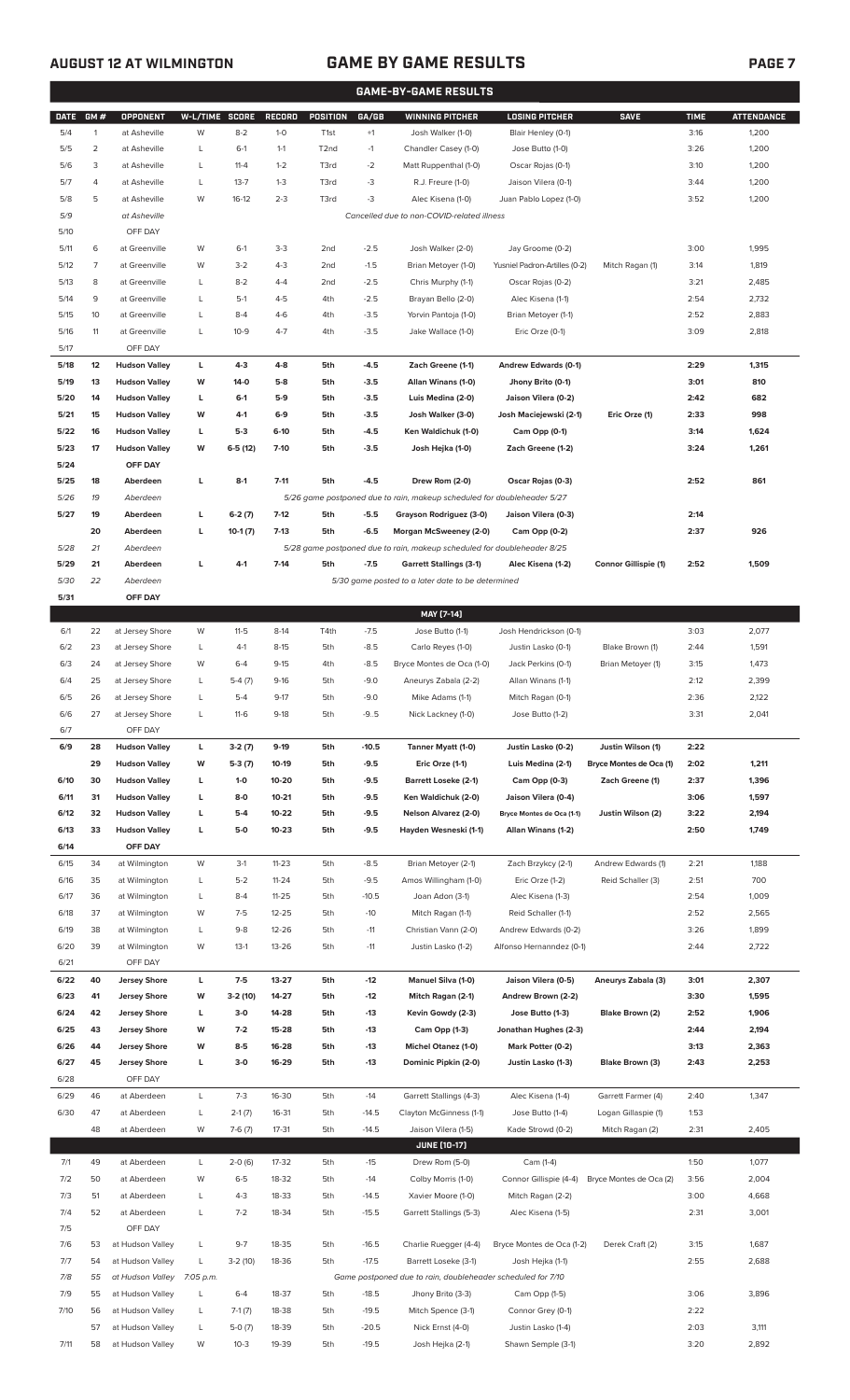**AUGUST 12 AT WILMINGTON GAME-BY-GAME PAGE 8**

| DATE GM # |     | OPPONENT             | W-L/TIME SCORE |           | RECORD | POSITION | GA/GB   | WINNING PITCHER                                             | LOSING PITCHER               | <b>SAVE</b>              | <b>TIME</b> | <b>ATTENDANCE</b> |
|-----------|-----|----------------------|----------------|-----------|--------|----------|---------|-------------------------------------------------------------|------------------------------|--------------------------|-------------|-------------------|
| 7/12      |     | OFF DAY              |                |           |        |          |         |                                                             |                              |                          |             |                   |
| 7/13      | 59  | <b>Jersey Shore</b>  | w              | $1 - 0$   | 20-39  | 5th      | $-19.5$ | <b>Michel Otanez (2-0)</b>                                  | Blake Brown (0-1)            |                          | 2:34        | 2,681             |
| 7/14      | 60  | <b>Jersey Shore</b>  | г              | $3-2$     | 20-40  | 5th      | $-19.5$ | Carlo Reyes (2-1)                                           | Andrew Edwards (0-3)         |                          | 3:13        | 1,898             |
| 7/15      | 61  | <b>Jersey Shore</b>  | L              | $13-3$    | 20-41  | 5th      | $-19$   | Dominic Popkin (4-1)                                        | Cam Opp (1-6)                | Aiden Anderson (2)       | 3:24        | 1,595             |
| 7/16      | 62  | <b>Jersey Shore</b>  | W              | $6-1$     | 21-41  | 5th      | $-19$   | Connor Grey (1-1)                                           | Tom Sutera (0-1)             |                          | 2:50        | 1,949             |
| 7/17      | 63  | <b>Jersey Shore</b>  | W              | $6-1$     | 22-41  | 5th      | $-19$   | Justin Lasko (2-4)                                          | Kevin Gowdy (3-5)            |                          | 2:56        | 2,422             |
| 7/18      | 64  | <b>Jersey Shore</b>  | L              | $7-1$     | 22-42  | 5th      | $-20$   | Carlo Reyes (3-1)                                           | Alec Kisena (1-6)            | Tyler Burch (3)          | 2:52        | 1,570             |
| 7/19      |     | OFF DAY              |                |           |        |          |         |                                                             |                              |                          |             |                   |
| 7/20      | 65  | Wilmington           | W              | $8-6$     | 23-42  | 5th      | -20     | Jaison Vilera (2-5)                                         | <b>Evan Lee (1-3)</b>        | Hejka                    | 3:18        | 1,086             |
| 7/21      | 66  | Wilmington           | W              | $5-3$     | 24-42  | 5th      | $-20$   | <b>Willy Taveras (1-0)</b>                                  | Kyle Hinton (0-1)            | Bryce Montes de Oca (3)  | 2:53        | 1,456             |
| 7/22      | 67  | Wilmington           | W              | $10-2$    | 25-42  | 5th      | $-20$   | Justin Lasko (3-4)                                          | Alex Troop (4-4)             |                          | 3:00        | 3,430             |
| 7/23      | 68  | Wilmington           | W              | $5-4$     | 26-42  | 5th      | $-19$   | J.T. Ginn (1-0)                                             | <b>Mitchell Parker (0-1)</b> |                          |             |                   |
| 7/24      | 69  | Wilmington           | W              | $8-3$     | 27-42  | 5th      | $-18$   | Mitch Ragan (1-0)                                           | Joan Udon (3-4)              |                          | 3:12        | 2,924             |
| 7/25      | 70  | Wilmington           | W              | $5-4$     | 28-42  | 5th      | $-18$   | <b>Willy Taveras (2-0)</b>                                  | Kyle Hinton (0-2)            |                          | 3:12        | 1,703             |
| 7/26      |     | OFF DAY              |                |           |        |          |         |                                                             |                              |                          |             |                   |
| 7/27      | 71  | at Jersey Shore      | W              | $14 - 5$  | 29-42  | 5th      | $-17$   | Hunter Parsons (1-0)                                        | Jonathan Hughes (3-5)        |                          | 3:04        | 3,270             |
| 7/28      | 72  | at Jersey Shore      | L              | $3-1$     | 29-43  | 5th      | $-17$   | Jhordany Mezquita (2-5)                                     | Cam Opp (1-7)                | Tyler Burch (4)          | 3:04        | 2,590             |
| 7/29      | 73  | at Jersey Shore      |                |           |        |          |         | Game postponed due to rain, doubleheader scheduled for 7/30 |                              |                          |             |                   |
| 7/30      | 73  | at Jersey Shore      | W              | 4-0 (7)   | 30-43  | 5th      | $-17.5$ | Justin Lasko (4-4)                                          | Dominic Pipkin (4-2)         | Bryce Montes de Oca (4)  | 2:20        |                   |
| 7/30      | 74  | at Jersey Shore      | L              | $3-0(7)$  | 30-44  | 5th      | $-17$   | Ethan Lindow (3-4)                                          | J.T. Ginn (1-1)              |                          | 1:46        | 5,890             |
| 7/31      | 75  | at Jersey Shore      | L              | $4 - 3$   | 30-45  | 5th      | $-18$   | Victor Vargas (1-0)                                         | Alec Kisena (1-7)            | Manuel Silva (2)         | 2:49        | 4,044             |
|           |     |                      |                |           |        |          |         | <b>JULY [13-14]</b>                                         |                              |                          |             |                   |
| 8/1       | 76  | at Jersey Shore      | L              | $4 - 3$   | 30-46  | 5th      | $-19$   | Tom Sutera (2-2)                                            | Conner O'Neil (0-1)          | Blake Brown (5)          | 2:42        | 2,535             |
| 8/2       |     | OFF DAY              |                |           |        |          |         |                                                             |                              |                          |             |                   |
| 8/3       | 77  | <b>Hudson Valley</b> | L              | 5-0       | 30-47  | 5th      | $-20$   | Randy Vasquez (2-0)                                         | Jaison Vilera (2-6)          |                          | 3:01        | 1,253             |
| 8/4       | 78  | <b>Hudson Valley</b> | г              | $3-2$     | 30-48  | 5th      | $-21$   | Mitch Spence (4-2)                                          | Cam Opp (1-8)                | Derek Craft (4)          | 2:58        | 2,611             |
| 8/5       | 79  | <b>Hudson Valley</b> | г              | $5-3$     | 30-49  | 5th      | $-22$   | Anderson Munoz (1-0)                                        | Justin Lasko (4-5)           | Carlos Espinal (1)       | 3:34        | 1,401             |
| 8/6       | 80  | <b>Hudson Valley</b> | W              | $9-6$     | 31-49  | 5th      | $-21$   | <b>Michel Otanez (3-0)</b>                                  | Matt Sauer (0-1)             | <b>Willy Taveras (1)</b> | 3:29        | 2,473             |
| 8/7       | 81  | <b>Hudson Valley</b> | W              | $5 - 4$   | 32-49  | 5th      | $-20$   | Evy Ruibal (1-0)                                            | <b>Nelson Alvarez (3-2)</b>  | Joe Cavallaro (1)        | 3:10        | 4,156             |
| 8/8       | 82  | <b>Hudson Valley</b> | W              | $5-4$     | 33-49  | 5th      | $-19$   | Colby Morris (2-0)                                          | Derek Craft (1-2)            |                          | 3:05        | 2,942             |
| 8/9       |     | OFF DAY              |                |           |        |          |         |                                                             |                              |                          |             |                   |
| 8/10      | 83  | at Wilmington        | W              | $16 - 5$  | 34-49  | 4th      | $-19$   | Conner O'Neil (1-1)                                         | Mitchell Parker (0-3)        |                          | 3:51        | 985               |
| 8/11      | 84  | at Wilmington        | L              | $15-3(7)$ | 34-50  | 5th      | $-19$   | Joan Adon (5-4)                                             | Cam Opp (1-9)                |                          | 2:40        | 1,711             |
| 8/12      | 85  | at Wilmington        | 7:05 p.m.      |           |        |          |         |                                                             |                              |                          |             |                   |
| 8/13      | 86  | at Wilmington        | 7:05 p.m.      |           |        |          |         |                                                             |                              |                          |             |                   |
| 8/14      | 87  | at Wilmington        | 6:05 p.m.      |           |        |          |         |                                                             |                              |                          |             |                   |
| 8/15      | 88  |                      | 1:05 p.m.      |           |        |          |         |                                                             |                              |                          |             |                   |
|           |     | at Wilmington        |                |           |        |          |         |                                                             |                              |                          |             |                   |
| 8/16      |     | OFF DAY              |                |           |        |          |         |                                                             |                              |                          |             |                   |
| 8/17      | 89  | at Hudson Valley     | 7:05 p.m.      |           |        |          |         |                                                             |                              |                          |             |                   |
| 8/18      | 90  | at Hudson Valley     | 7:05 p.m.      |           |        |          |         |                                                             |                              |                          |             |                   |
| 8/19      | 91  | at Hudson Valley     | 7:05 p.m.      |           |        |          |         |                                                             |                              |                          |             |                   |
| 8/20      | 92  | at Hudson Valley     | 7:05 p.m.      |           |        |          |         |                                                             |                              |                          |             |                   |
| 8/21      | 93  | at Hudson Valley     | 6:05 p.m.      |           |        |          |         |                                                             |                              |                          |             |                   |
| 8/22      | 94  | at Hudson Valley     | 4:35 p.m.      |           |        |          |         |                                                             |                              |                          |             |                   |
| 8/23      |     | OFF DAY              |                |           |        |          |         |                                                             |                              |                          |             |                   |
| 8/24      | 95  | Aberdeen             | 7:00 p.m.      |           |        |          |         |                                                             |                              |                          |             |                   |
| 8/25      | 96  | Aberdeen             | 5:00 p.m.      |           |        |          |         |                                                             |                              |                          |             |                   |
|           | 97  | Aberdeen             | DH             |           |        |          |         |                                                             |                              |                          |             |                   |
| 8/26      | 98  | Aberdeen             | 7:00 p.m.      |           |        |          |         |                                                             |                              |                          |             |                   |
| 8/27      | 99  | Aberdeen             | 7:00 p.m.      |           |        |          |         |                                                             |                              |                          |             |                   |
| 8/28      | 100 | Aberdeen             | 6:00 p.m.      |           |        |          |         |                                                             |                              |                          |             |                   |
| 8/29      | 101 | Aberdeen             | 4:00 p.m.      |           |        |          |         |                                                             |                              |                          |             |                   |
| 8/30      |     | OFF DAY              |                |           |        |          |         |                                                             |                              |                          |             |                   |
| 8/31      | 102 | Wilmington           | 6:30 p.m.      |           |        |          |         |                                                             |                              |                          |             |                   |
|           |     |                      |                |           |        |          |         | <b>AUGUST [4-5]</b>                                         |                              |                          |             |                   |
| 9/1       | 103 | Wilmington           | 7:00 p.m.      |           |        |          |         |                                                             |                              |                          |             |                   |
| 9/2       | 104 | Wilmington           | 7:00 p.m.      |           |        |          |         |                                                             |                              |                          |             |                   |
| 9/3       | 105 | Wilmington           | 7:00 p.m.      |           |        |          |         |                                                             |                              |                          |             |                   |
| 9/4       | 106 | Wilmington           | 6:00 p.m.      |           |        |          |         |                                                             |                              |                          |             |                   |
| 9/5       | 107 | Wilmington           | 4:00 p.m.      |           |        |          |         |                                                             |                              |                          |             |                   |
| 9/6       |     | OFF DAY              |                |           |        |          |         |                                                             |                              |                          |             |                   |
| 9/7       | 108 | at Hudson Valley     | 7:05 p.m.      |           |        |          |         |                                                             |                              |                          |             |                   |
| 9/8       | 109 | at Hudson Valley     | 7:05 p.m.      |           |        |          |         |                                                             |                              |                          |             |                   |
| 9/9       | 110 | at Hudson Valley     | 7:05 p.m.      |           |        |          |         |                                                             |                              |                          |             |                   |
| 9/10      | 111 | at Hudson Valley     | 7:05 p.m.      |           |        |          |         |                                                             |                              |                          |             |                   |
| 9/11      | 112 | at Hudson Valley     | 6:05 p.m.      |           |        |          |         |                                                             |                              |                          |             |                   |
| 9/12      | 113 | at Hudson Valley     | 4:35 p.m.      |           |        |          |         |                                                             |                              |                          |             |                   |
| 9/13      |     | OFF DAY              |                |           |        |          |         |                                                             |                              |                          |             |                   |
| 9/14      | 114 | <b>Jersey Shore</b>  | 7:00 p.m.      |           |        |          |         |                                                             |                              |                          |             |                   |
| 9/15      | 115 | <b>Jersey Shore</b>  | 7:00 p.m.      |           |        |          |         |                                                             |                              |                          |             |                   |
| 9/16      | 116 | <b>Jersey Shore</b>  | 7:00 p.m.      |           |        |          |         |                                                             |                              |                          |             |                   |
| 9/17      | 117 | <b>Jersey Shore</b>  | 7:00 p.m.      |           |        |          |         |                                                             |                              |                          |             |                   |
| 9/18      | 118 | <b>Jersey Shore</b>  | 4:00 p.m.      |           |        |          |         |                                                             |                              |                          |             |                   |
| 9/19      | 119 | <b>Jersey Shore</b>  | 1:00 p.m.      |           |        |          |         |                                                             |                              |                          |             |                   |
|           |     |                      |                |           |        |          |         | SEPTEMBER [0-0]                                             |                              |                          |             |                   |